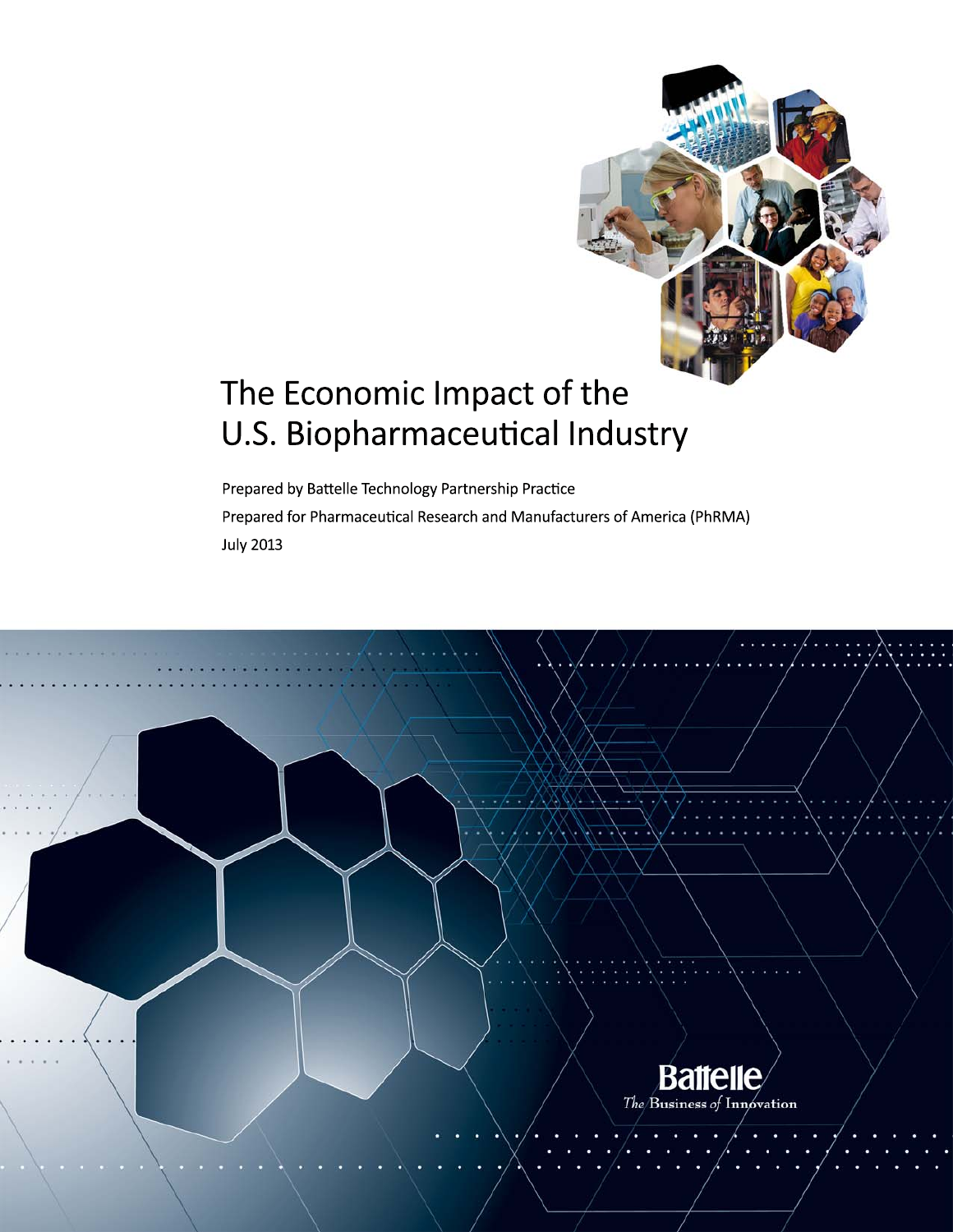Every day, the people of **Battelle** apply science and technology to solving what matters most. At major technology centers and national laboratories around the world, Battelle conducts research and development, designs and manufactures products, and delivers critical services for government and commercial customers. Headquartered in Columbus, Ohio since its founding in 1929, Battelle serves the national security, health and life sciences, and energy and environmental industries. For more information, visit www.battelle.org.

**Battelle's Technology Partnership Practice (TPP)** brings together government and private industry in order to foster economic growth in our nation. TPP focuses Battelle's broad experience to serve economic development organizations, associations, nonprofits, international clients, commercial clients, universities and government agencies at all levels. For more information about Battelle TPP, please contact Mitch Horowitz, Vice President and Managing Director of TPP, at horowitzm@battelle.org.

The **Pharmaceutical Research and Manufacturers of America (PhRMA)** represents the country's leading innovative pharmaceutical research and biotechnology companies, which are devoted to developing medicines that allow patients to live longer, healthier, and more productive lives. PhRMA companies are leading the way in the search for new treatments and cures.

Battelle does not engage in research for advertising, sales promotion, or endorsement of our clients' interests including raising investment capital or recommending investments decisions, or other publicity purposes, or for any use in litigation.

This report was prepared by Battelle for PhRMA. Battelle endeavors at all times to produce work of the highest quality, consistent with our contract commitments. However, because of the research nature of this work the client undertakes the sole responsibility for the consequence of any use or misuse of, or inability to use, any information, apparatus, process or result obtained from Battelle, and Battelle, its employees, officers, or Trustees have no legal liability for the accuracy, adequacy, or efficacy thereof.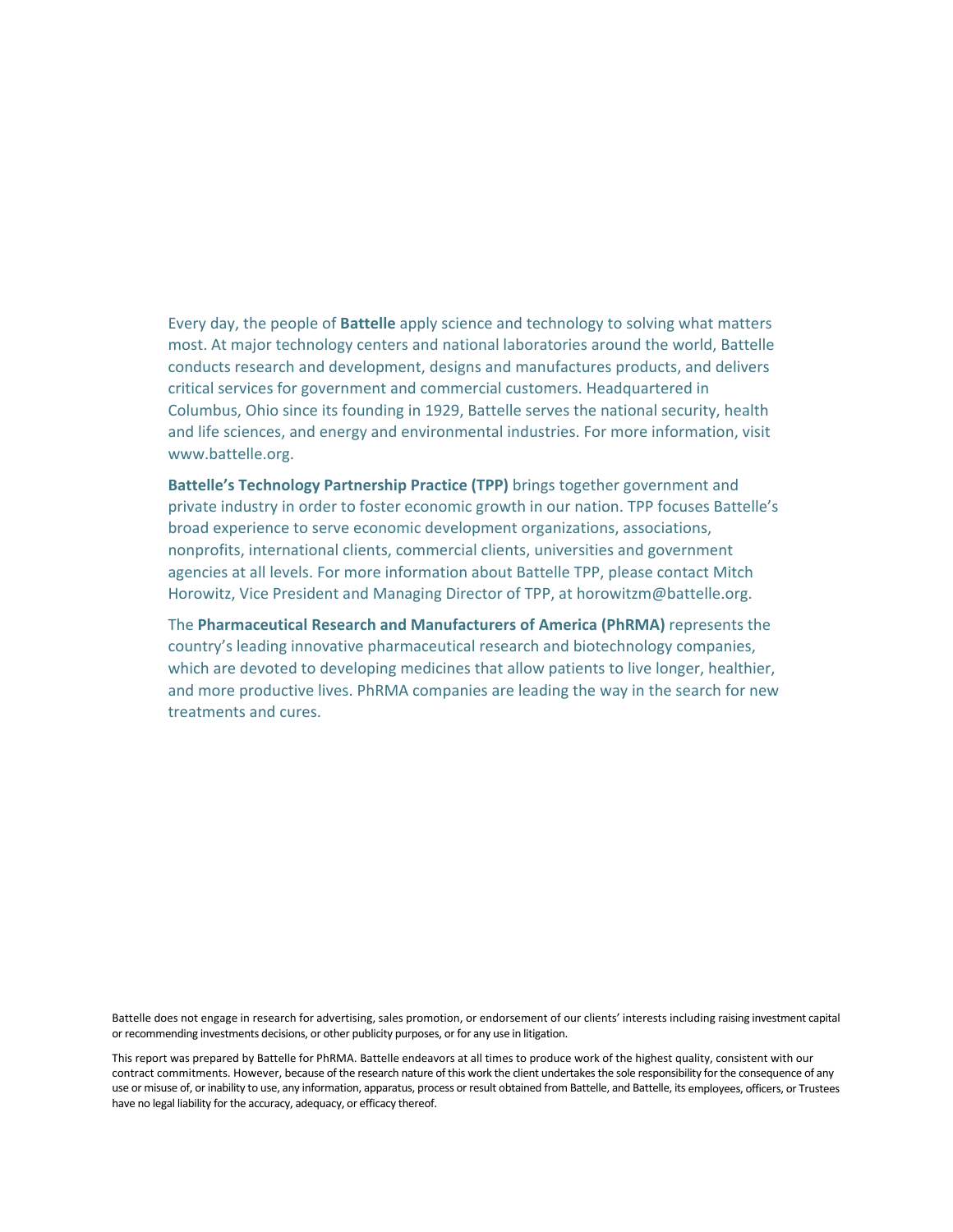

The U.S. biopharmaceutical sector is one of the nation's most dynamic innovation and business ecosystems. A large part of the modern biomedical economy is built upon a robust foundation of biopharmaceutical companiesthat perform and support advanced biomedical and technological R&D and act as the funnel and distribution engine for getting life‐saving and quality‐of‐life‐ improving therapeutics to the marketplace. The U.S. biopharmaceutical sector provides significant R&D investments yielding new treatments and potential cures that improve the health and well-being of individuals and reduce the socioeconomic burdens for society as a whole. In accomplishing the mission of bringing new medical treatments to patients, the biopharmaceutical sector sustains a large‐scale supply chain—both in R&D and in support of the production and distribution of biopharmaceutical and biotechnological products.

PhRMA engaged Battelle's Technology Partnership Practice to develop this report which provides an independent estimate of the size and structure of the U.S. biopharmaceutical industry and its total economic impacts on the U.S. economy.

This examination is the first to fully consider the broad value chain of the biopharmaceutical industry sector from research and development to clinical testing to production of goods and services to final distribution. Moreover, this value chain continues to evolve, shaped by technological advances that open up opportunities for new biomedical goods and services, such as molecular diagnostics and medical informatics. The formation of new high growth potential businesses such as these remains a key means for bringing new innovations to the marketplace.

Key findings from this examination of the broad biopharmaceutical value chain include the following:

- The U.S. biopharmaceutical sector contributes substantially to national, state, and local economies. It directly and indirectly supported approximately 3.4 million U.S. jobs in 2011, including 813,523 direct jobs.
- For 2011, the 813,523 direct jobs generated \$89.9 billion in total personal income averaging \$110,490 in wages and benefits per worker. The average compensation was twice the U.S. private sector compensation of \$54,455, an indication of the high‐quality jobs the biopharmaceutical industry provides to U.S. workers.
- The overall economic impact of the biopharmaceutical sector on the U.S. economy is substantial. The biopharmaceutical industry accounted for \$789 billion in economic output, representing 2.9% of total U.S. output in 2011.
- The economic impact comprises \$375 billion in direct impact of biopharmaceutical businesses and \$414 billion in indirect and induced impacts.
- The biopharmaceutical industry also is an important generator of government tax revenues through the wages and benefits provided to its employees. The analysis shows that the incomes of workers whose employment is supported by the biopharmaceutical industry—directly and through its suppliers or other affected sectors—generated more than \$40 billion in federal, state, and local personal tax revenues in 2011.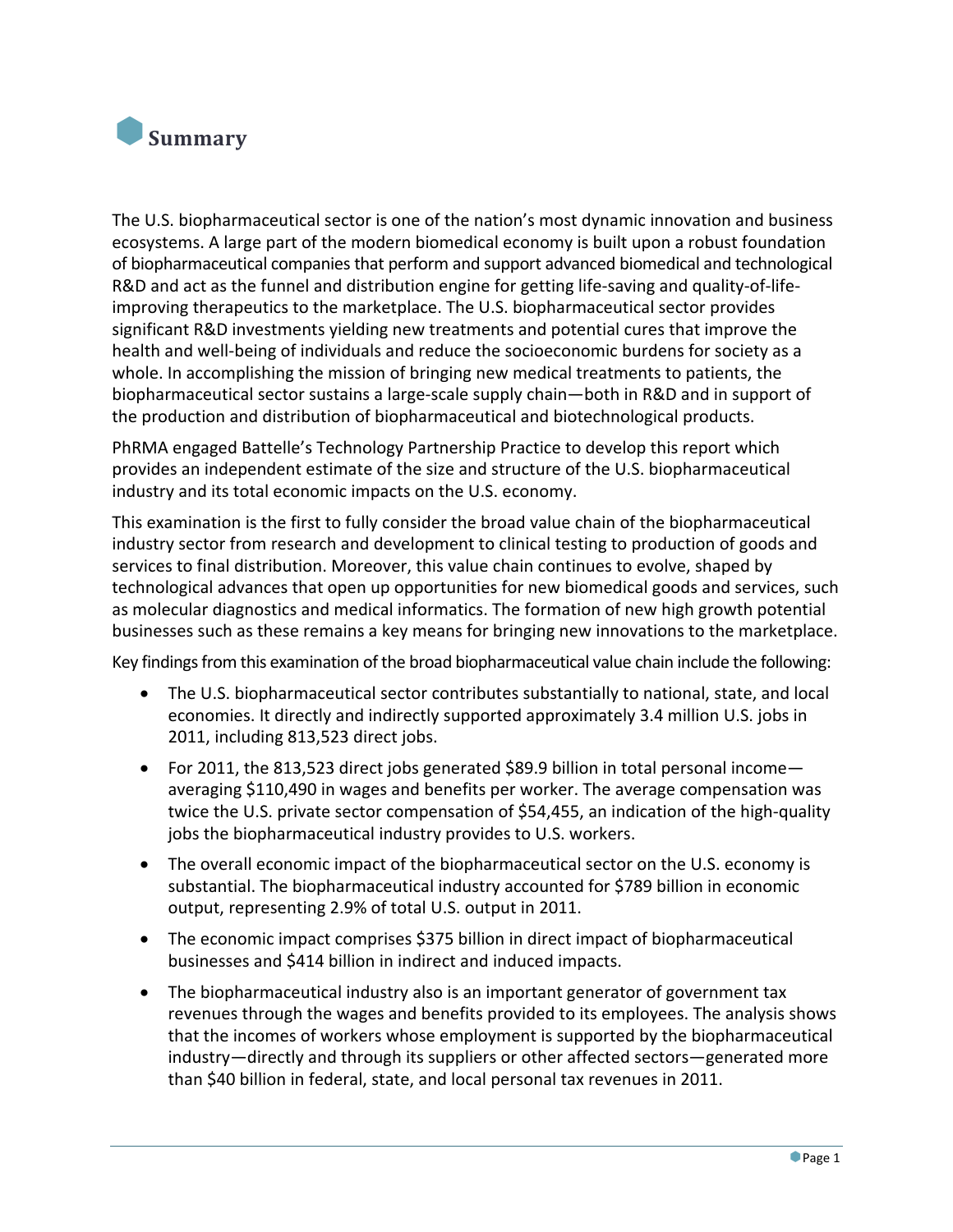

The Unites States' innovative biopharmaceutical industry develops new medicines that save, sustain and improve lives. The U.S. biopharmaceutical research industry leads the world in the development of new medicines with more than 3,200 in development or under review by the Food and Drug Administration (FDA) review in the U.S. The sector also accounts for the single largest share of all U.S. business research and development (R&D), representing nearly 20% of all domestic R&D funded by U.S. businesses, according to the National Science Foundation.<sup>1</sup> Members of the Pharmaceutical Research and Manufacturers of America (PhRMA) alone invested an estimated \$48.5 billion in R&D in 2012, an indicator of the R&D intensity of this knowledge-based industry.<sup>2</sup> U.S.-based biopharmaceutical research makes important economic contributions to the U.S. economy-contributions likely to grow if the underpinning for largescale R&D investment remain intact.

Biopharmaceutical R&D is one area where the U.S. is still the global leader in terms of R&D investment and number of new medicines. However, the economic contributions of industries involved in biomedical innovation, particularly biopharmaceutical R&D, is increasingly seen as an area of opportunity for other countries, particularly China and India which are investing billions to build an R&D infrastructure modeled after the U.S. system. At the same time that other countries are increasing R&D spending, overall R&D spend in the U.S. across the public and private sectors has remained level. Sustaining productivity in medical research is critical for the health of the economy as well as U.S. competitiveness in the global marketplace.

The biopharmaceutical industry is well recognized as a dynamic and innovative business sector generating high‐quality jobs as well as powering economic output and exports for the U.S. economy. Recognizing the importance of the biopharmaceutical industry from both perspectives and the need for high‐quality economic and social analysis to inform public policy discussions, PhRMA engaged Battelle's Technology Partnership Practice to develop an independent estimate of the size and structure of the U.S. biopharmaceutical industry and its total economic impacts on the U.S. economy.

This report quantifies the 2011 economic impact of the biopharmaceutical industry on the U.S. economy in terms of economic output and jobs (2011 is the most recently available year for the economic impact model data). Using input/output analysis, this report measures the direct and indirect impacts or ripple effect of the biopharmaceutical industry on the U.S. economy. This report employs refinements to the methodology used to develop prior job estimates for industry to more accurately capture how industry has evolved over time. Due to the methodological changes, the estimates in this report are not directly comparable to prior industry estimates supported by PhRMA.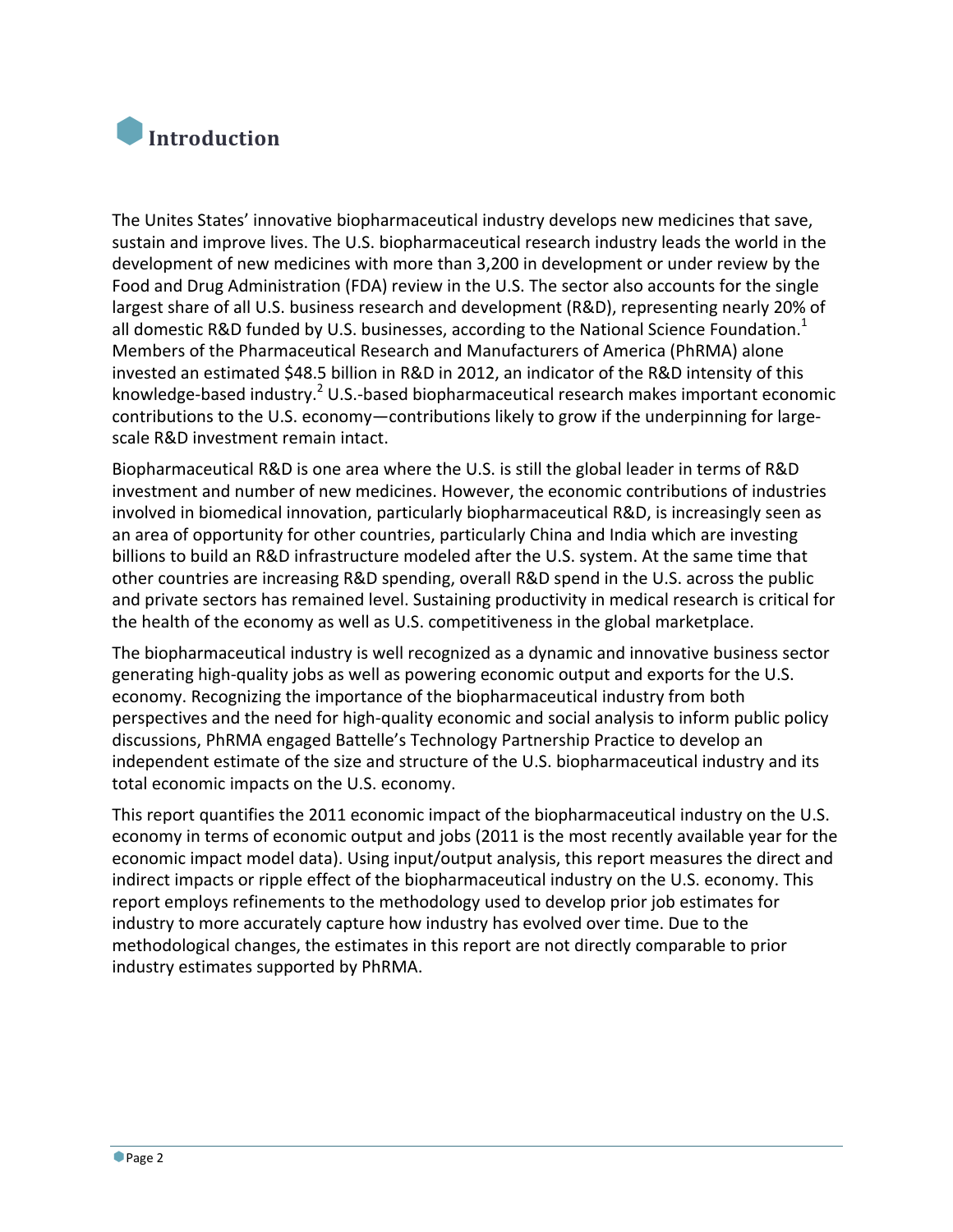# **The U.S. Innovative Biopharmaceutical Industry – Sustaining and Growing the Economy**

In 2011 the biopharmaceutical industry consisted of more than 813,000 direct jobs across a broad range of occupations—led by science‐related occupations but a wide variety of technical support and production-related occupations. It is a high-wage industry, with an average annual personal income of more than \$110,000 which is two times more than the average across other sectors.

Beyond the direct employment in biopharmaceutical companies, however, the biopharmaceutical industry is the foundation upon which one of the United States' most dynamic innovation and business ecosystems is built. A large part of the modern biomedical economy is built upon a robust foundation of biopharmaceutical companies that perform and support advanced biomedical and technological R&D, and act as the driver for getting life‐saving and quality-of-life-sustaining therapeutics to the marketplace. In accomplishing the mission of bringing new medical treatments and potential cures to patients, the biopharmaceutical industry sustains a very large‐scale supply chain—both in R&D and in support of the production and distribution of biopharmaceutical and biotechnological products. This report also finds that the U.S. biopharmaceutical industry supports more than 2.55 million additional U.S. jobs through its varied supply base and from the additional economic impacts stemming from worker spending. In total, the biopharmaceutical industry accounts for \$789 billion in economic output, representing 2.9% of total U.S. output in 2011.

As Figure 1 (next page) illustrates, the innovative biopharmaceutical industry, which develops both large and small molecule drugs, is a foundational component of a broader biomedical ecosystem that includes such sectors as diagnostics and medical devices. Through its direct R&D activities, supply chain relationships, capital resources, and extensive market access and distribution system, the biopharmaceutical industry is of central importance to the much broader biomedical and life sciences economy.

Furthermore, in a 21st Century economy in which economic leadership is synonymous with leadership in technology and innovation, the biopharmaceutical industry is on the front lines in leveraging America's exceptional base of public and private R&D activity. Fueled by private investment capital, venture capital investments including venture capital funds established by innovative biopharmaceutical companies to support start‐ups in the biosciences, and public and private collaborations, including partnerships between and enabled by the U.S. open market system, the nation has been able to advance biopharmaceutical innovation, which in turn has led to new start-ups, world leading multi-national companies, business growth and exports across the world.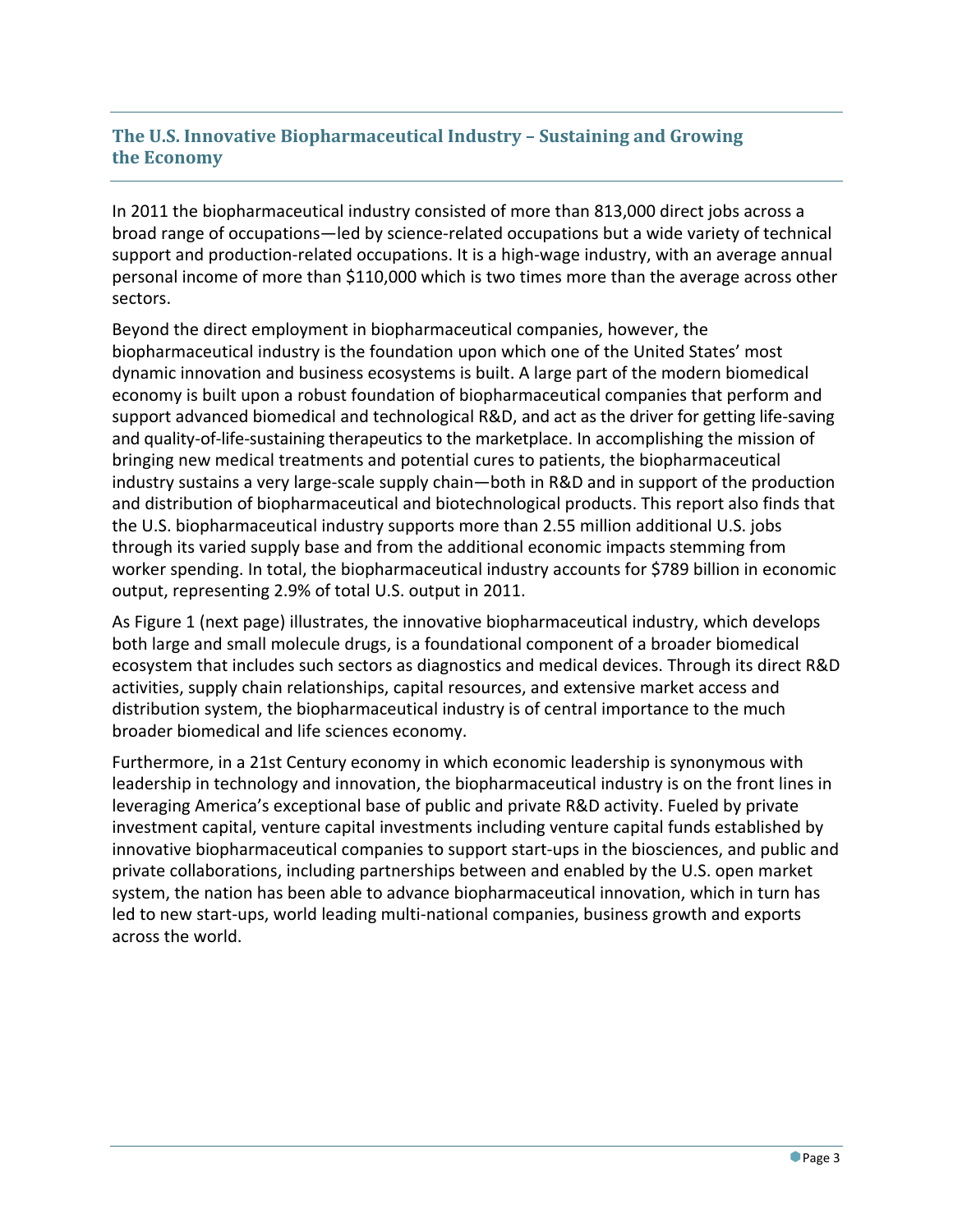

Figure 1: The Biopharmaceutical Sector - The Foundation of a Dynamic U.S. Innovation and Business Ecosystem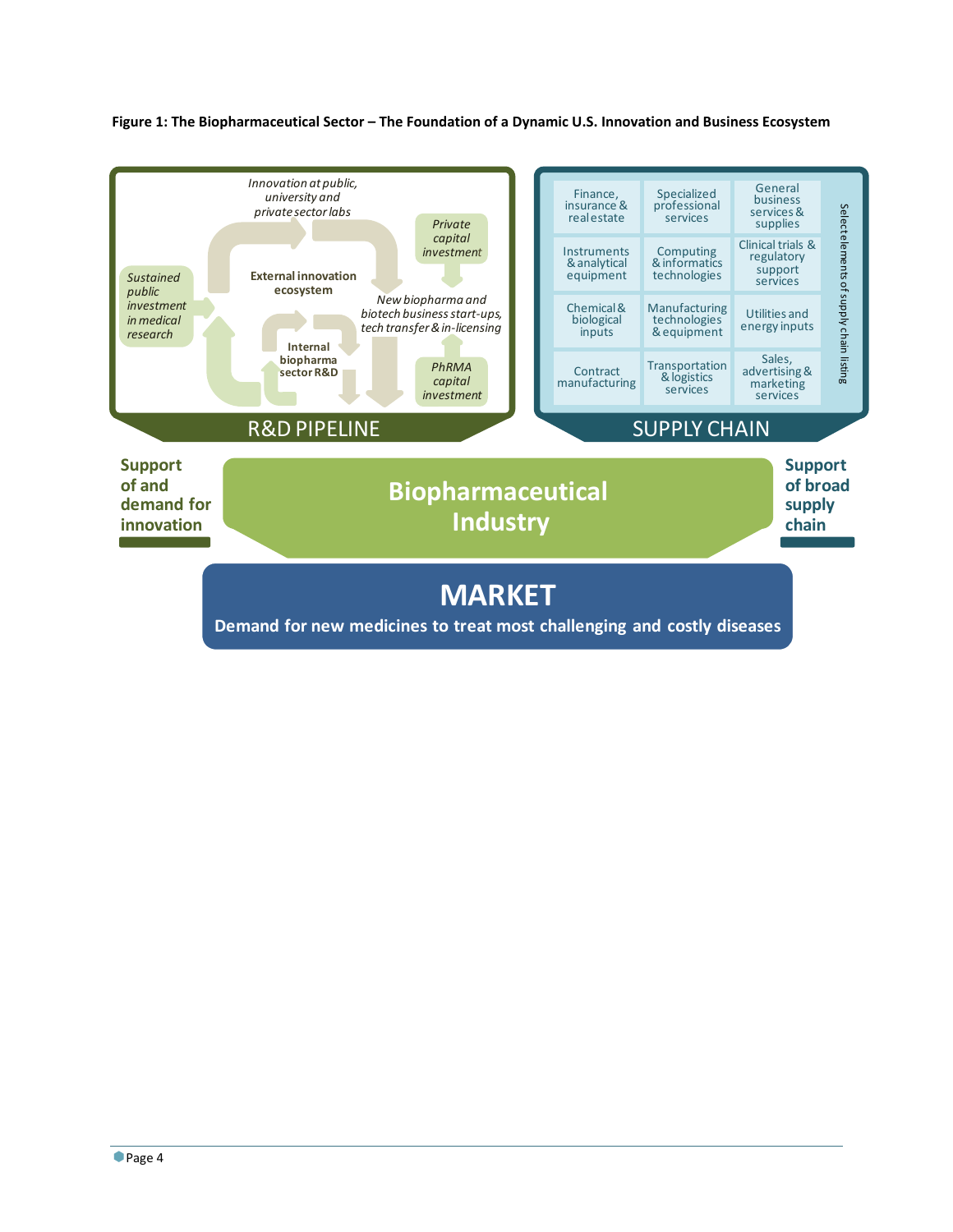

#### **Components of the Biopharmaceutical Industry**

The U.S. biopharmaceutical industry is not only a world leader in the development new medicines to treat the most costly and challenging diseases and one of our nation's top performing industry innovation drivers, but a highly valuable industry sector in terms of its economic contributions. The industry has developed a dynamic and broad biopharmaceutical‐ related value chain from R&D to clinical testing to production of goods and services to final distribution. Moreover, this value chain continues to evolve, shaped by technological and scientific advances that open up opportunities for new biomedical goods and services, such as molecular diagnostics and medical informatics as well as by industry restructuring in which contract research, manufacturing and distribution services are more prominent than in the past and the formation of new high‐growth potential businesses help bring new medical advances to patients. This value chain concept can be applied broadly to understanding the context of the size and dimensions of industry sectors starting with the value-creating processes of suppliers and continuing all the way to the ultimate end‐use product or service delivered into the consumers' hands, in this case patients.

The breadth of activities that occur within the progression of biopharmaceutical development from the "*lab to clinical trials to production to bedside*" incorporate all or parts of four "sectors" of the U.S. economy as defined by the federal government in the North American Industrial Classification System (NAICS; detailed in Table 1). These four sectors—pharmaceutical manufacturing, drug merchant wholesale, scientific R&D services, and management of companies/enterprises (including standalone corporate headquarters operations)—are each captured within U.S. federal data sources as distinct sectors. Therefore, to fully understand and capture the size, structure, and impacts of the biopharmaceutical industry, data for these four sectors need to be carefully developed, integrated and in some cases refined.

**Table 1. NAICS Structure Relevant to Biopharmaceutical Industry**

| <b>NAICS Codes Related to Biopharmaceutical Sectors</b>                     |
|-----------------------------------------------------------------------------|
| 3254 Pharmaceutical and medicine manufacturing                              |
| 325411 Medicinal and botanical manufacturing                                |
| 325412 Pharmaceutical preparation manufacturing                             |
| 325413 In-vitro diagnostic substance manufacturing                          |
| 325414 Biological product (except diagnostic) manufacturing                 |
| 4242 Drugs and druggists' sundries merchant wholesalers                     |
| 424210 Drugs and druggists' sundries merchant wholesalers                   |
| 5417 Scientific research and development (R&D) services                     |
| 541711 R&D in biotechnology                                                 |
| 541712 R&D in the physical, engineering, and life sciences (except biotech) |
| 5511 Management of Companies and Enterprises                                |
| 551114 Corporate, subsidiary, and regional managing offices                 |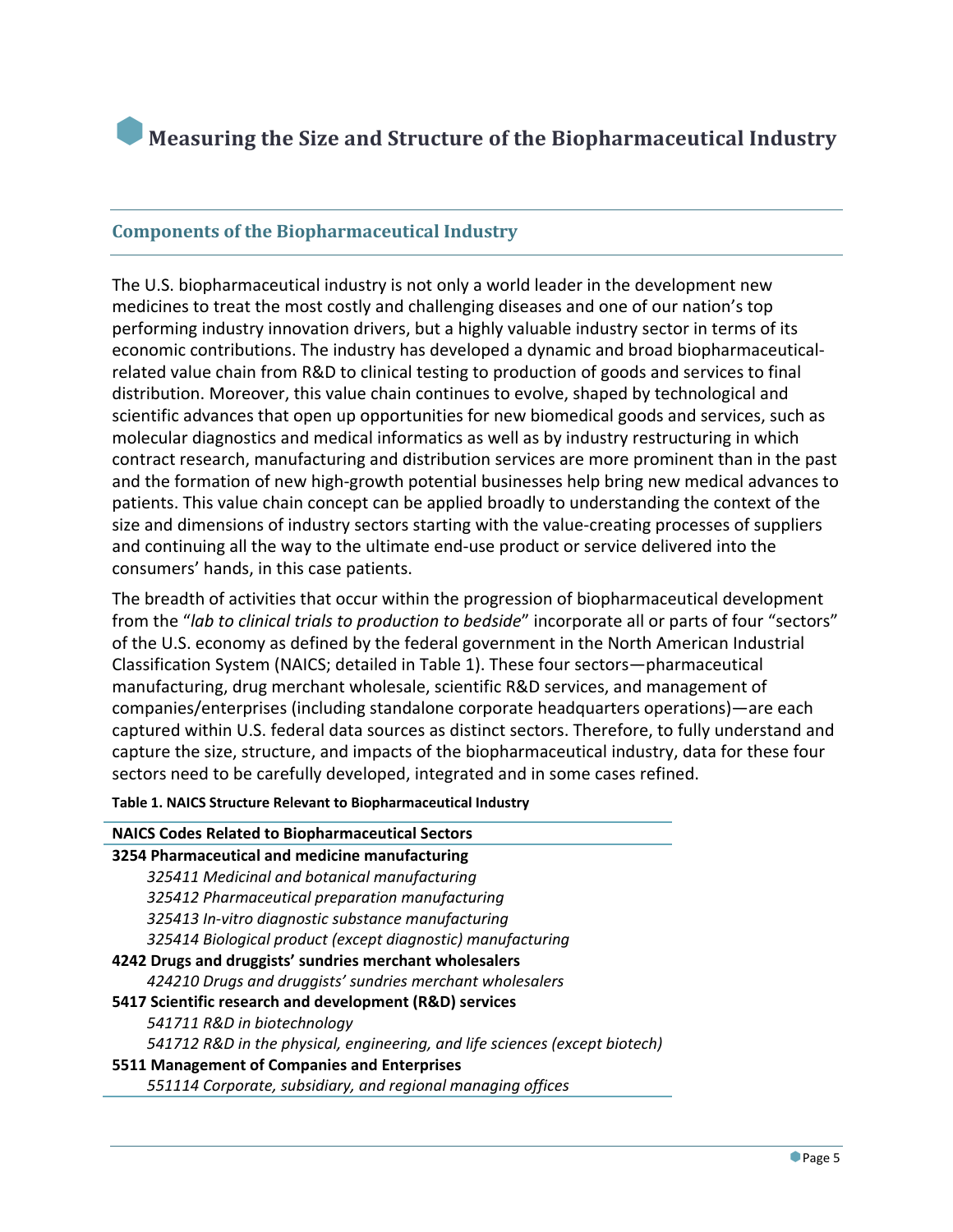From these four industry components, the whole of NAICS 3254 pharmaceutical and medicine manufacturing is obviously included within the biopharmaceutical industry (even though establishments within this NAICS code may also produce, at some minor level, products that may not be considered drugs or medicines). The biopharmaceutical industry also includes significant employment and impact from within the scientific R&D sector, the sector that includes the vast majority of biotech and early stage drug development firms. Finally, due to the multi-national, corporate nature of key industry firms there also is industry employment captured within the corporate headquarters and managing offices NAICS classification.

Three detailed NAICS industries—424210 (Drugs and druggists' sundries merchant wholesalers), 541712 (R&D in the physical, engineering, and life sciences, except biotech), and 551114 (corporate, subsidiary, and regional managing offices)—contain elements and activities outside the scope of the biopharmaceutical sector. To determine the share of these sectors attributable to the biopharmaceutical industry, data from the most recent U.S. Economic Census (2007 data, released in 2010 and 2011) and from the U.S. Bureau of Labor Statistics were used to estimate biopharmaceutical‐relevant activities within these NAICS codes. This information was additionally supplemented with data from Dun & Bradstreet regarding company‐specific establishment locations and employment estimates. *For a more detailed discussion of this approach and methodology please see Appendix A.* 

# **Source of Employment and Impact Data**

Employment and impact estimates of the biopharmaceutical industry were obtained and calculated using 2011 IMPLAN U.S. specific input‐output (I/O) models generated by MIG, Inc. The IMPLAN model consists of a specialized software system for impact analysis and highly detailed data tables at the national and individual state levels. Battelle acquired the necessary data files for use with the IMPLAN system and developed a customized model to quantify the direct, indirect and induced impacts of the biopharmaceutical industry. The model incorporates employment and other details of the biopharmaceutical industry and its economic inter‐ relationships with more than 430 other individual sectors that cover the entire national economy. With these data, the analysis is able to show not only the overall impact on the U.S. economy, but impacts on specific sub‐sectors of the economy that are strongly dependent on economic activity generated by the biopharmaceutical industry.

#### **Employment in the Biopharmaceutical Industry**

To facilitate a comprehensive measurement of the employment size of the biopharmaceutical industry and its economic impacts on the U.S. economy, the sector employment metrics contained within the IMPLAN impact model are used to estimate and measure the biopharmaceutical industry's 2011 employment.

Of note, this industry relies on highly skilled talent across a range of occupational categories and educational levels, including those with skills, education, and training in science, technology, engineering, and math (STEM). An array of STEM‐related jobs are required by this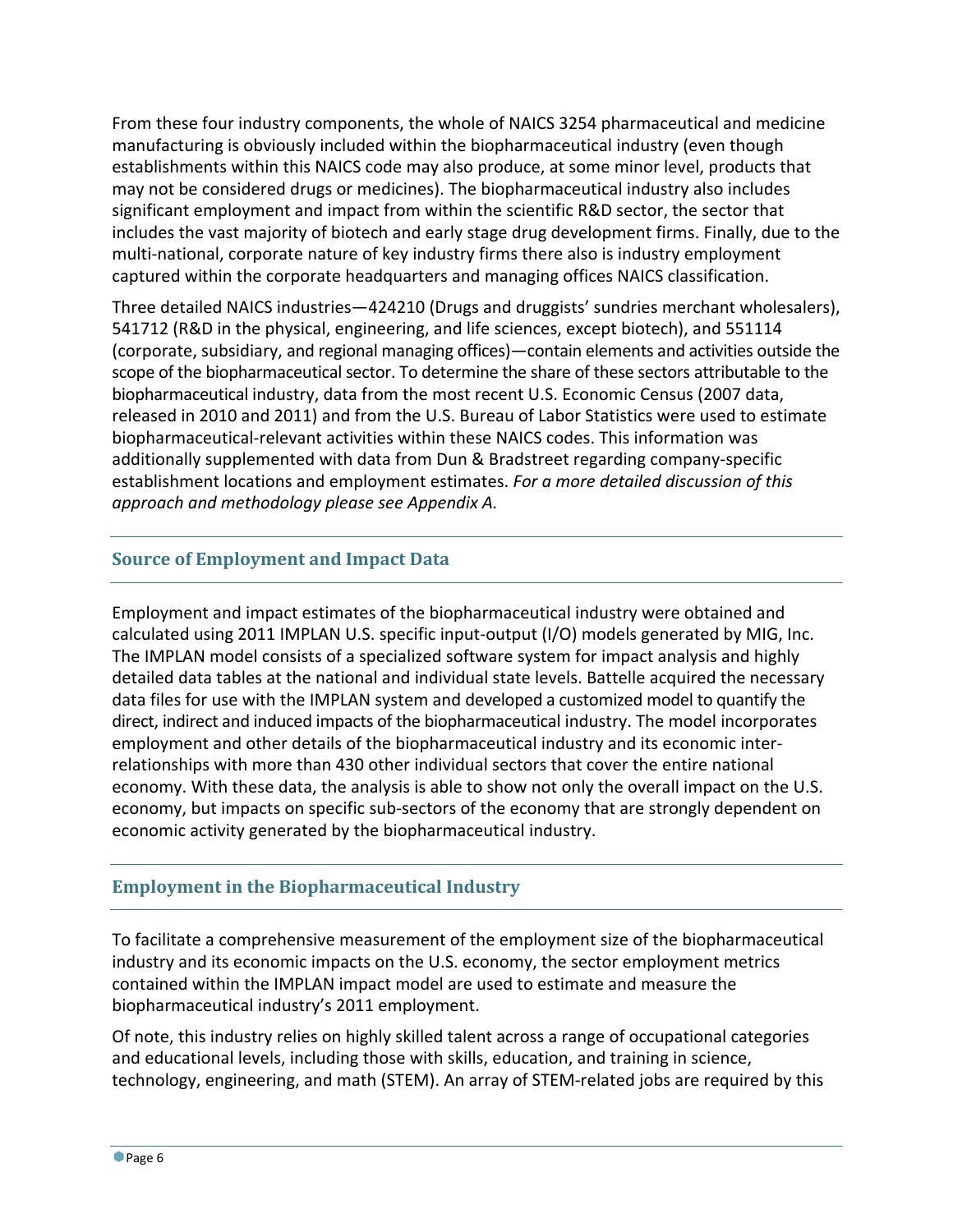industry and can range from those requiring college degrees such as advanced manufacturing jobs to blue collar positions such as highly skilled technicians and other production personnel.

Table 2 shows the IMPLAN sector employment that corresponds to the appropriate 4‐digit NAICS code, the estimated share of employment within that sector that is attributed to the biopharmaceutical industry, the ultimate employment estimate, and the subsector's share of total biopharmaceutical industry employment.

| <b>NAICS Codes</b>                                            | <b>Relevant</b><br><b>IMPLAN</b><br><b>Sectors</b> | <b>IMPLAN</b><br><b>Total Sector</b><br><b>Employment</b> | <b>Biopharmaceutical</b><br><b>Share of Sector</b> | <b>Biopharmaceutical-</b><br><b>Related Sector</b><br><b>Employment</b> | <b>Share of Total</b><br><b>Biopharmaceutical</b><br><b>Employment</b> |
|---------------------------------------------------------------|----------------------------------------------------|-----------------------------------------------------------|----------------------------------------------------|-------------------------------------------------------------------------|------------------------------------------------------------------------|
| 3254 Pharmaceutical<br>and medicine<br>manufacturing          | 132, 133,<br>134, 135                              | 273,027                                                   | 100.0%                                             | 273,027                                                                 | 33.6%                                                                  |
| 4242 Drug and druggist<br>sundries wholesale                  | 319                                                | 5,973,159                                                 | 2.9%                                               | 170,521                                                                 | 21.0%                                                                  |
| 5417 Scientific research<br>and development<br>(R&D) services | 376                                                | 969,366                                                   | 35.0%                                              | 338,835                                                                 | 41.7%                                                                  |
| 5511 Management of<br>companies and<br>enterprises            | 381                                                | 2,058,156                                                 | 1.5%                                               | 31,141                                                                  | 3.8%                                                                   |

|  |  | Table 2. Estimating the Employment Size of the Biopharmaceutical Industry, 2011 |  |
|--|--|---------------------------------------------------------------------------------|--|
|  |  |                                                                                 |  |

**Source:** Battelle data, calculations and analysis; IMPLAN 2011 U.S. model

This analysis includes the entirety of NAICS 3254, pharmaceutical and medicine manufacturing. A small portion of wholesale distribution was captured using detailed 6‐digit NAICS code level QCEW data from IMPLAN. This allowed us to share the IMPLAN model‐based employment data in a direct fashion of current (2011) drug and druggists' sundries merchant wholesale employment. Using an estimation procedure based upon the 2007 Economic Census, we estimate that 35% of NAICS 5417 Scientific R&D services are related to and included within the biopharmaceutical industry. Estimates by other third parties have varied in terms of the percentage of code attributable to the biopharmaceutical estimate with estimates by some including a higher percentage and thus this may be considered a conservative estimate by some. This percentage captured includes employment involved in biotechnology activities, pharmaceutical sciences research, and other medical and health related R&D. Finally, it is estimated that 31,141 jobs in NAICS 5511 are related to corporate headquarters or other specific management establishments. *For more detail on the methodology used to develop these estimations please see Appendix A.* **Based upon these data the total employment size of the biopharmaceutical industry in 2011 was 813,523 jobs.**<sup>3</sup>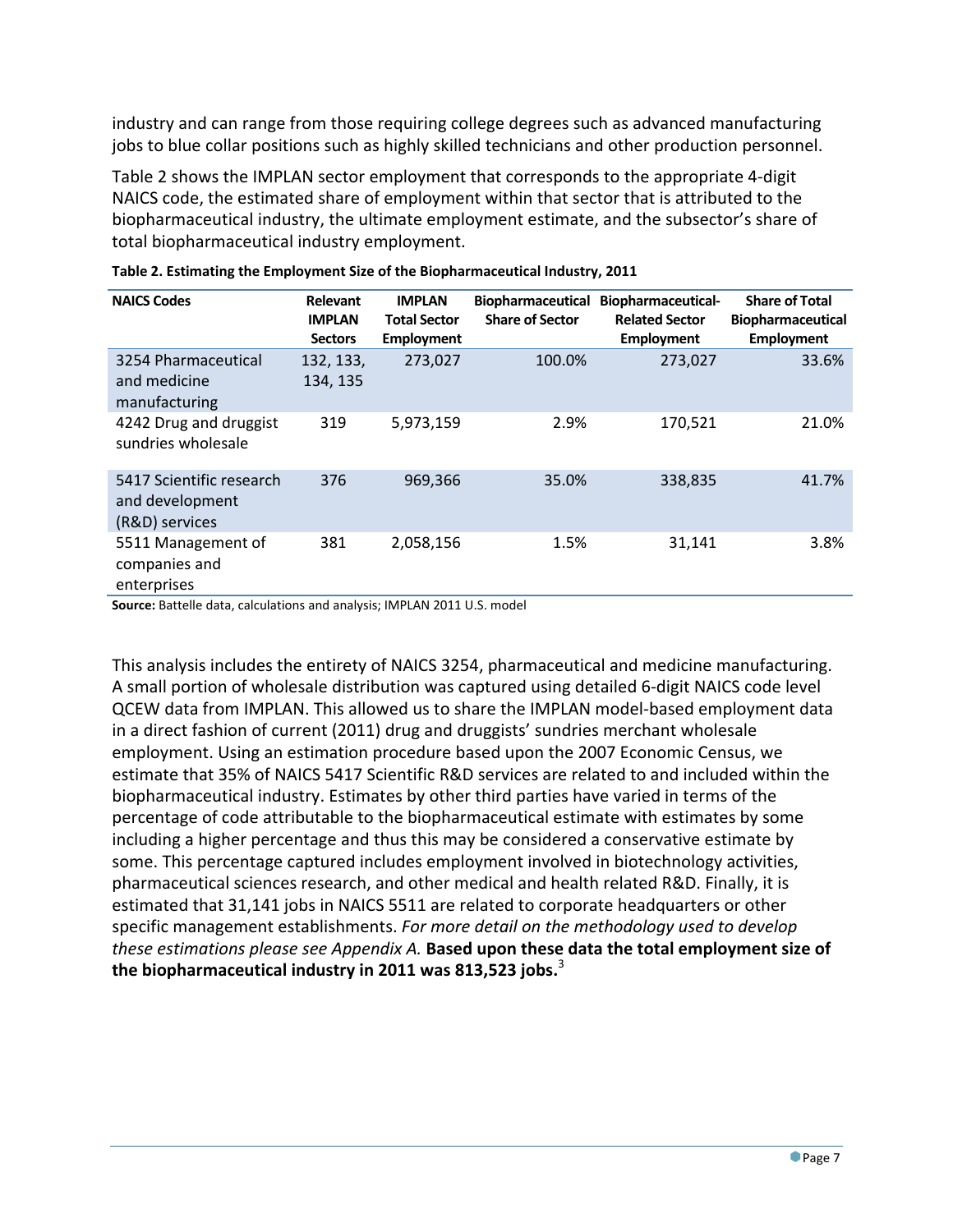#### **Occupational Structure of the Biopharmaceutical Industry**

To better understand the key job functions within the overall biopharmaceutical industry, a separate analysis was performed to estimate the current occupational structure of the industry, using the same industry definition described above. Using U.S. Bureau of Labor Statistics Occupational Employment by Industry data and the individual biopharmaceutical sector employment totals, weighted shares of U.S. total sector occupational employment are developed. These sector‐level occupational values are then combined to describe the total biopharmaceutical industry occupational mix as shown in Figure 2.





**Source:** U.S. Bureau of Labor Statistics (BLS) Occupational Employment by Industry for the U.S., 2012, and Battelle estimations. Note that these data are for 2012, while the economic impact data included throughout this report are for 2011. BLS occupational data are released earlier than the IMPLAN data used for the economic impact estimates, allowing more recent occupation data to be included in this report.

**\*Other Occupations** include areas such as Installation, Maintenance, & Repair (2%), Healthcare Practitioners (2%), Arts, Design, and Media (1%), and Building and Grounds Maintenance (1%) among others.

Within the occupational structure of the biopharmaceutical industry approximately one out of every six workers (17%) are in the life, physical and social science occupations. Production occupations, occurring primarily within the drugs and pharmaceutical manufacturing subsector, account for 13% of the industry's total employment.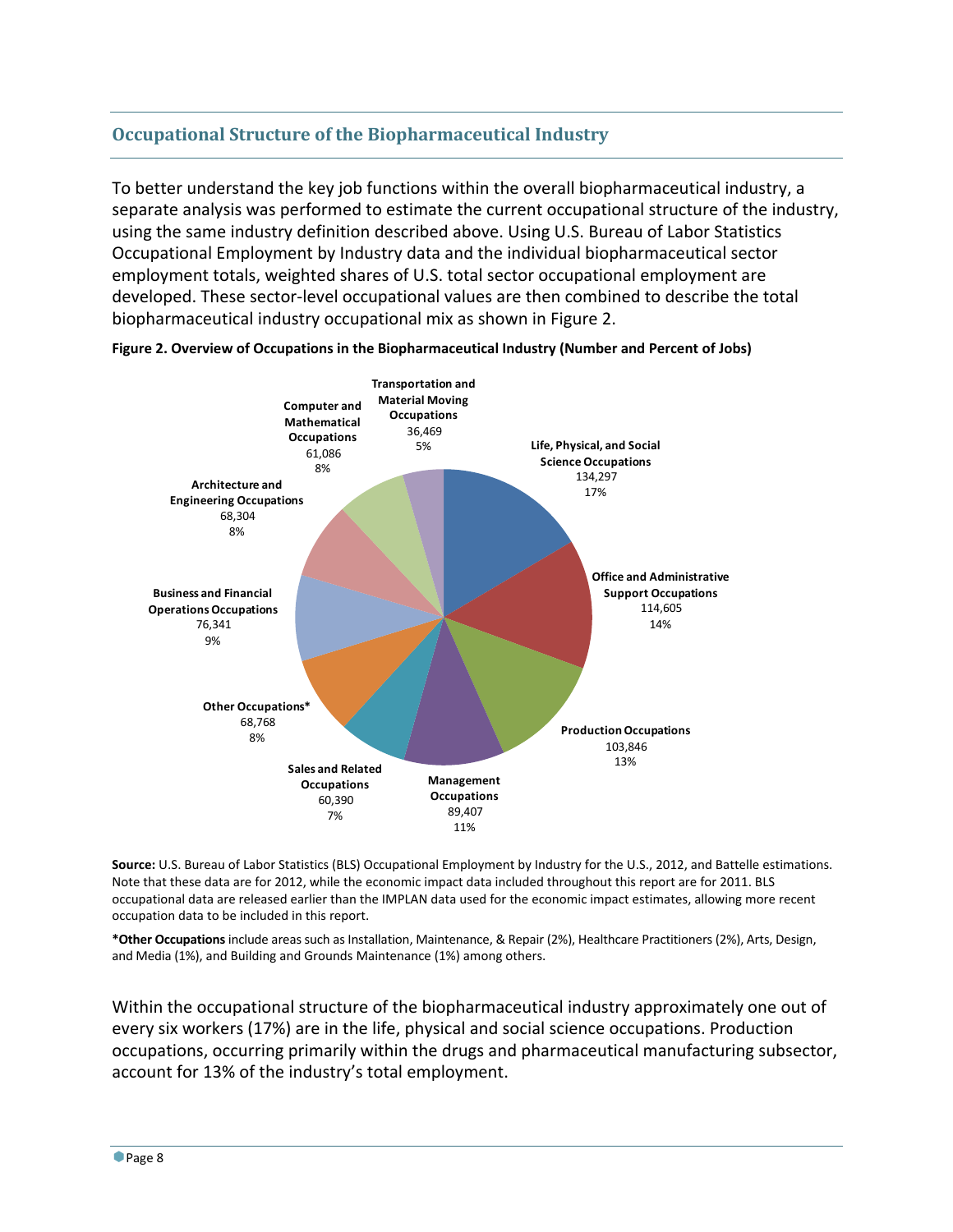#### **Personal Income within the Biopharmaceutical Industry**

The biopharmaceutical industry, whether in its manufacturing, R&D, or corporate headquarters and management functions, is a generator of high‐quality jobs for Americans. The IMPLAN model used to develop the overall employment figure also provides an estimate of the total personal income of employees (i.e., wages and benefits) in the industry. **For 2011, the 813,523 direct jobs generated \$89.9 billion in personal income—averaging \$110,490 in personal income per worker.** (Figure 3)This is more than twice the national average personal income per worker of \$54,455, a strong indication of the quality of jobs that the biopharmaceutical industry provides to U.S. workers, and of the high value‐adding activities within the industry.

**Figure 3: Average Annual Employee Compensation, Biopharmeceutical Industry versus National Average (All Industries)** 

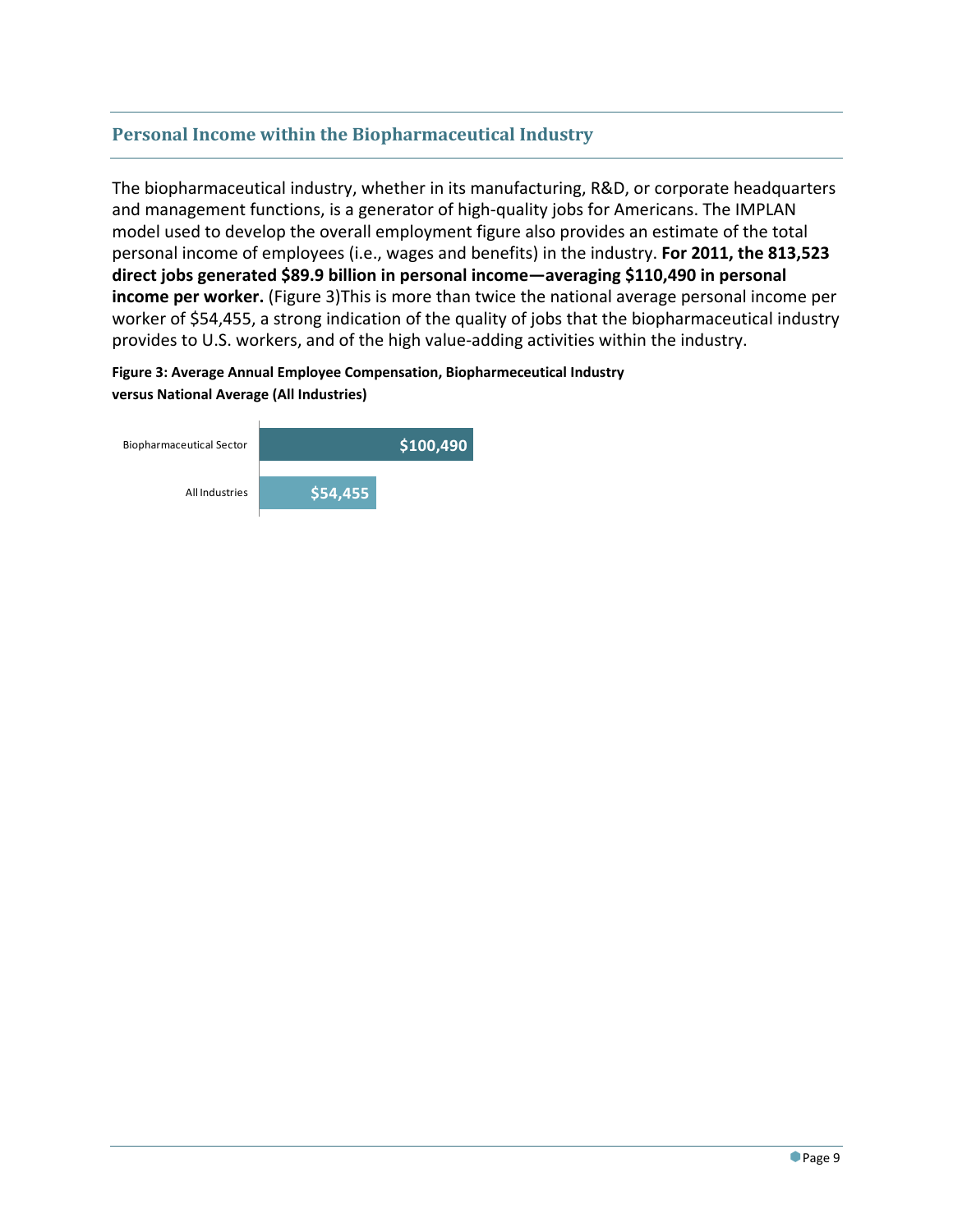# **Expenditure Impacts of the Biopharmaceutical Industry**

#### **The Structure of Biopharmaceutical Industry Impacts**

Industry impacts may be logically segmented into "expenditure impacts" (also known as backward‐linkage economic impacts) and "functional impacts" (sometimes referred to as forward‐linkage impacts). Backward‐linkage expenditure impacts of the biopharmaceutical industry are the impacts typically measured in an economic impact study, quantifying direct and indirect job creation, associated personal incomes, business output, and associated revenues to federal, state and local taxing jurisdictions. These impacts are measured using the well-established regional economic analysis technique of input/output analysis (I/O) which tracks the revenues of a sector and the related economic activity of suppliers to the sector and its personnel. Battelle's analysis thus quantifies, using input/output (I/O) analysis, the economic impacts of the biopharmaceutical industry on output in the U.S. economy, on jobs, personal income, and federal, state and local tax revenues.

#### **Direct, Indirect, and Induced Impacts of the Biopharmaceutical Industry**

The Battelle impact analysis for the U.S. biopharmaceutical industry uses a custom IMPLAN I/O model quantifying the interrelationships between economic sectors in the economy of the United States. The model's data matrices track the flow of commodities to industries from producers and institutional consumers within the nation. The data also model consumption activities by workers, owners of capital, and imports. The inter‐industry trade flows built into the model permit estimating the impacts of one sector on all other sectors with which it interacts.

Economic impacts consist of three types: *direct impacts* (the specific impact of biopharmaceutical industry expenditures in the first round of spending), *indirect impacts* (the impact of expenditures by suppliers to the biopharmaceutical industry), and *induced impacts* (the additional economic impact of the spending of biopharmaceutical industry employees and suppliers' employees in the overall economy that can be attributed to the direct biopharmaceutical industry expenditures). Taken together, these three impacts combine to form the *total impacts*. In other words, I/O analysis models the total economic activity that originates from direct biopharmaceutical industry expenditures in the economy, flows through industry suppliers, and the ongoing ripple (multiplier) effect of these expenditures. In other words, this "multiplier

#### **Functional Impacts**

*While the expenditure or "backward‐ linkage" economic impacts are the focus of this report, functional or "forward‐linkage" impacts are what make a sector unique and can be just as important.* 

*The biopharmaceutical industry exists to make useful, and in many cases crucial, life‐ saving new medicines for patients. The output of the biopharmaceutical industry is highly valued by society because the industry develops and manufactures a broad range of unique products to prevent and treat diseases and conditions that can negatively impact quality of life, health outcomes, and productivity. In many instances, biopharmaceuticals are central to helping to prevent and treat a range of diseases and conditions that have substantial socioeconomic costs.*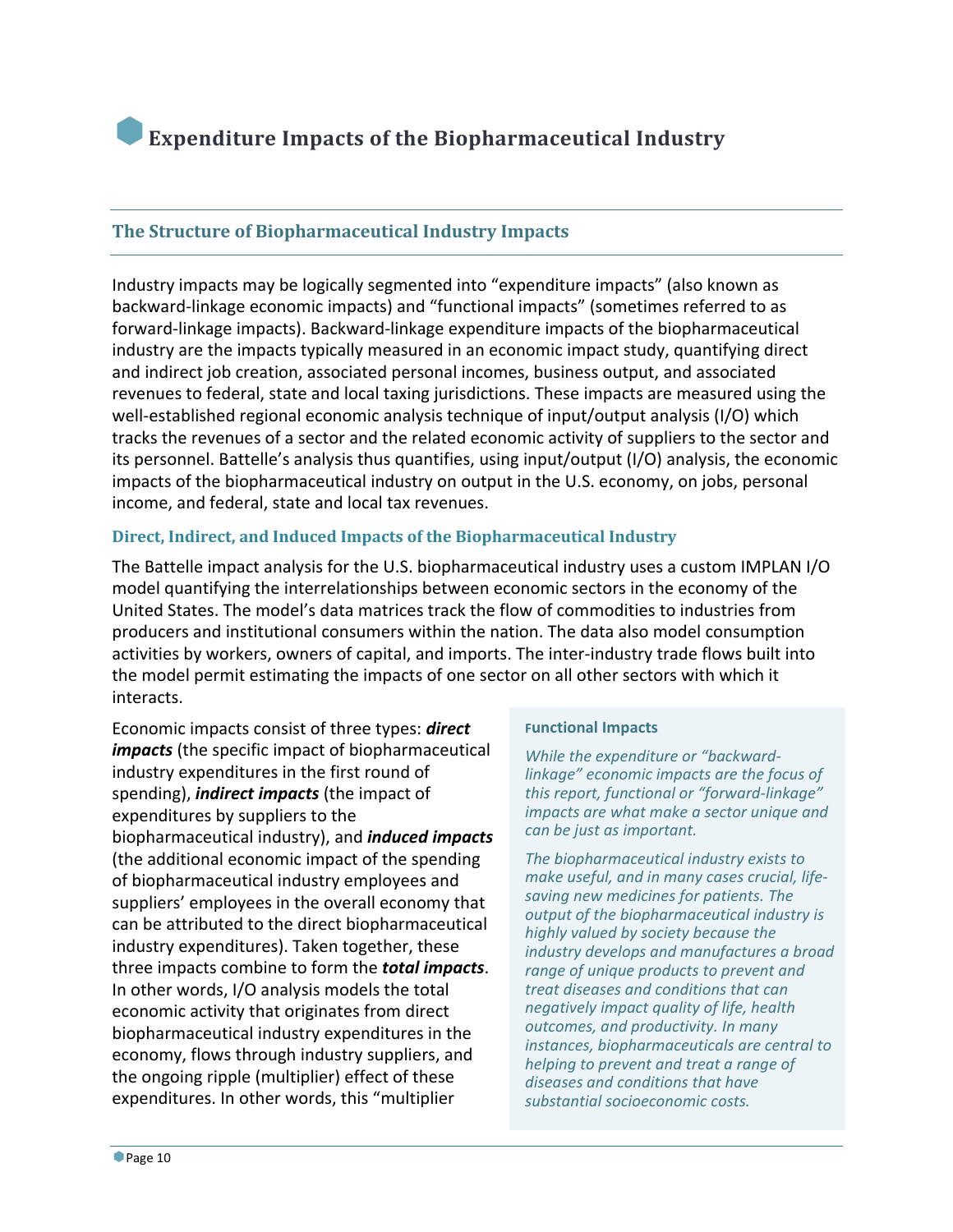effect" represents the concept that every dollar spent in the economy may be partially re‐spent (or re‐circulated) in the economy through purchases or wages, thereby generating additional economic activity and impact. I/O analysis represents the generally accepted standard for measurement of economic impacts.

#### **Economic Impacts of U.S. Biopharmaceutical Industry Employment and Spending**

Table 3 presents the findings from Battelle's I/O analysis of the U.S. biopharmaceutical industry for 2011 (the most current year for which complete I/O tables are available). As noted in the table:

- **The overall economic impact of the biopharmaceutical industry on the U.S. economy (as measured by "output" and most typically presented as the "economic impact" of an impact study) totals nearly \$789 billion on an annual basis.**
- **This impact comprises \$375 billion in direct impact of biopharmaceutical businesses and \$413 billion in indirect and induced impacts—meaning that every \$1 dollar in output generated by the biopharmaceutical industry generates an additional \$1.10 in output in other sectors of the economy.**

This significant multiplier is due to the high value‐added nature of the industry, its extensive supply chain relationships, and the industry's higher wage jobs.

| Impact                      | <b>Employment</b> | Personal<br>Income | Value<br>Added | Output  | State/Local<br><b>Personal Tax</b><br>Revenue | Federal<br><b>Personal Tax</b><br>Revenue |
|-----------------------------|-------------------|--------------------|----------------|---------|-----------------------------------------------|-------------------------------------------|
| <b>Direct Effect</b>        | 813,523           | \$89.9             | \$159.5        | \$375.3 | \$2.4                                         | \$14.6                                    |
| <b>Indirect Impacts</b>     | 1,021,841         | \$64.8             | \$99.5         | \$192.1 | \$1.7                                         | \$10.4                                    |
| <b>Induced Impacts</b>      | 1,527,983         | \$70.2             | \$124.6        | \$221.4 | \$1.9                                         | \$11.4                                    |
| <b>Total Impact</b>         | 3,363,347         | \$224.9            | \$383.6        | \$788.8 | \$6.0                                         | \$36.3                                    |
| Impact<br><b>Multiplier</b> | 4.13              | 2.50               | 2.40           | 2.10    |                                               |                                           |

**Table 3: Economic Impacts of the U.S. Biopharmaceutical Industry, 2011 (\$ in billions)**

**Source:** Battelle data, calculations and analysis; IMPLAN 2011 U.S. model

#### **Definition of Impact Variables**

**Employment:** The number of individuals whose employment is due, totally (direct employment) or in part (indirect or induced employment) to the economic effects of the industry.

**Personal Income:** Measures cash, benefits and non‐cash payments received by individuals in the economy.

**Value‐Added:** The difference between an industry's or an establishment's total output and the cost of its intermediate inputs; sometimes referred to as an industry's "Contribution to GDP".

**Output:** The dollar value of production (i.e., sales).

**Personal Tax Revenue:** The dollar value of taxes generated due to the creation of personal income; includes company paid portion of social security taxes.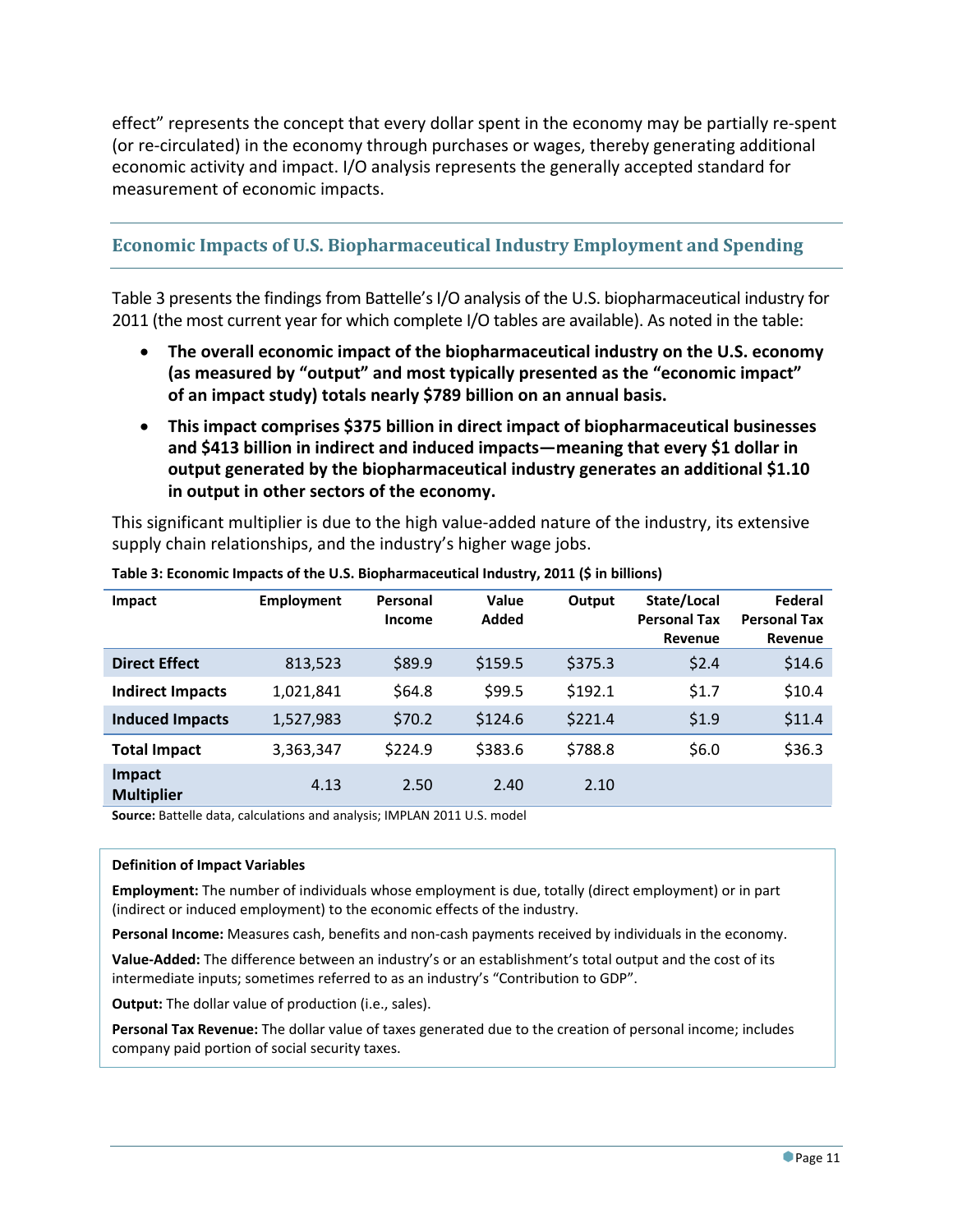Other key findings included in the table include:

- **The biopharmaceutical industry is responsible for supporting nearly 3.4 million jobs in the U.S. economy (more than 813,000 direct jobs and an additional 2.5 million indirect and induced jobs) in 2011.**
- **Together, the biopharmaceutical industry and the workforce of its suppliers and other impacted segments of the economy received \$225 billion in wages and benefits in 2011.**
- **•** The biopharmaceutical industry also is an important generator of federal, state and local **government revenuesthrough the wages and benefits provided to its employees. The analysisshowsthat the incomes of biopharmaceutical industry employees, directly and through the multiplier effect, generated more than \$42 billion in personal tax revenues— \$6 billion in state and local personal tax revenue and more than \$36 billion in federal personal tax revenuesin 2011.**

#### **The Biopharmaceutical Industry Supply‐Chain and Breadth of Impacts**

The multiplier effects of the biopharmaceutical industry (indirect and induced impacts) are of benefit to, and interrelated with, a broad range of U.S. economic sectors. The I/O analysis gauges the impact of the biopharmaceutical industry on every other sector in the economy.

From an industrial perspective it is important to understand the key industry suppliers to the biopharmaceutical industry. Table 4 indentifies the top 20 supplier sectors to the U.S. biopharmaceutical industry as determined by the size of the *indirect output impacts*. For example, the biopharmaceutical industry purchased \$18.2 billion in output from the nonbiopharmaceutical wholesale trade sector (which includes a wide variety of **inputs** used in biopharmaceutical production). These purchases also generate an indirect employment impact of more than 87,000 wholesale trade jobs. These twenty supplier sectors alone account for nearly 63% of all the indirect output effects and more than 57% of all the indirect employment effects of the biopharmaceutical industry.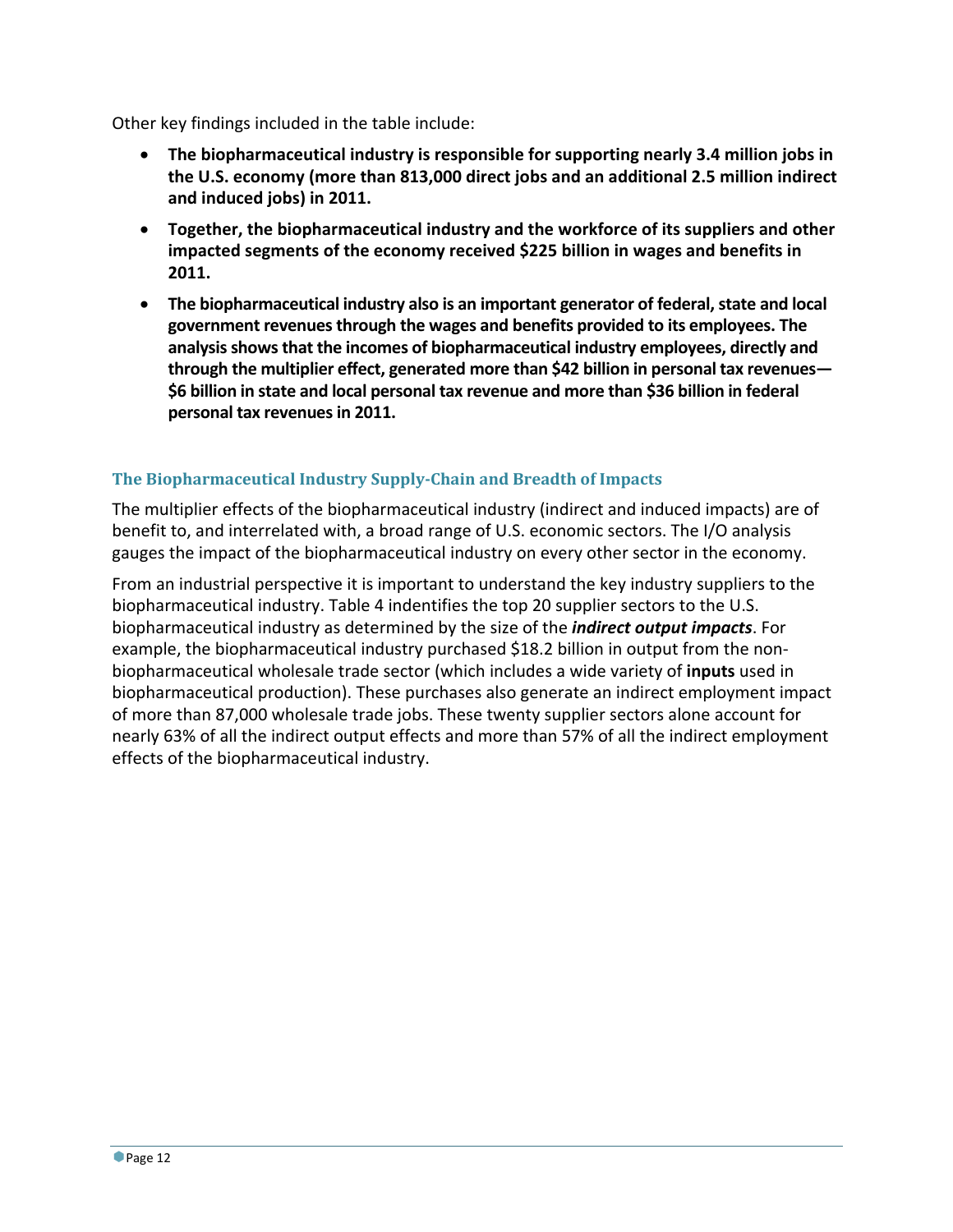|                                                                          | <b>Sector</b>          | <b>Sector</b>              |
|--------------------------------------------------------------------------|------------------------|----------------------------|
| Sector                                                                   | <b>Indirect Output</b> | <b>Indirect Employment</b> |
|                                                                          | <b>Impacts</b>         | Impacts                    |
|                                                                          | (\$ billions)          | (No. of Jobs)              |
| Non-Biopharma Scientific R&D Services                                    | \$18.2                 | 97,482                     |
| Non-Biopharma Wholesale Trade (Production Inputs)                        | \$15.9                 | 87,218                     |
| <b>Petroleum Refineries</b>                                              | \$12.1                 | 1,063                      |
| <b>Other Basic Organic Chemical Manufacturing</b>                        | \$8.7                  | 5,464                      |
| Management, Scientific, and Technical Consulting                         | \$6.7                  | 53,868                     |
| <b>Petrochemical Manufacturing</b>                                       | \$6.5                  | 686                        |
| <b>Real Estate</b>                                                       | \$5.7                  | 37,541                     |
| Maintenance and Repair Construction                                      | \$5.2                  | 51,671                     |
| <b>Advertising and Related Services</b>                                  | \$4.9                  | 28,456                     |
| Telecommunications                                                       | \$4.4                  | 8,006                      |
| <b>Commercial Banking</b>                                                | \$4.3                  | 11,755                     |
| Oil and Natural Gas Production                                           | \$4.2                  | 8,388                      |
| <b>Legal Services</b>                                                    | \$3.5                  | 21,881                     |
| <b>Electric Power</b>                                                    | \$3.5                  | 3,924                      |
| Non-Biopharma Corporate Offices & Holding                                | \$3.2                  | 15,570                     |
| Companies                                                                |                        |                            |
| <b>Building Services</b>                                                 | \$3.2                  | 57,858                     |
| <b>Truck Transport</b>                                                   | \$2.7                  | 20,279                     |
| <b>Plastics Material and Resin Manufacturing</b>                         | \$2.7                  | 1,642                      |
| <b>Employment Services</b>                                               | \$2.5                  | 61,508                     |
| <b>Other Miscellaneous Professional and Technical</b><br><b>Services</b> | \$2.3                  | 10,147                     |

**Table 4: Key (Top 20) Supplier Sectors to the U.S. Biopharmaceutical Industry, 2011**

**Source:** Battelle data, calculations and analysis; IMPLAN 2011 U.S. model

Table 5 (next page) examines the sector-based economic impacts further, by showing the top 20 sectors in terms of *total economic impacts* stemming from the biopharmaceutical industry. This table takes into account the significant purchasing activities of biopharmaceutical industry workers within their economies. The presence of some consumer‐driven sectors in this list show the extent to which the high personal income from this sector leads to significant economic impacts within the U.S. economy.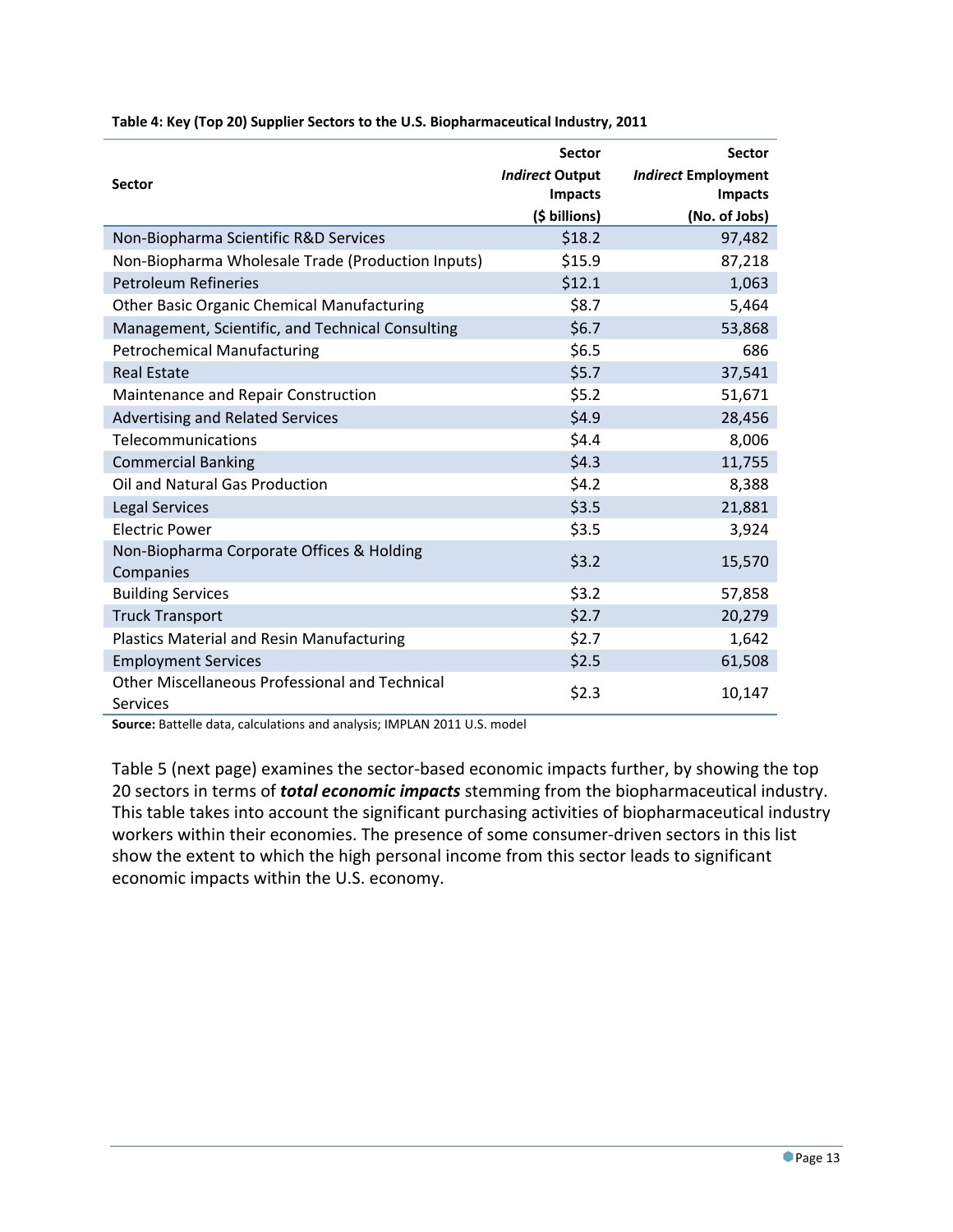| <b>Sector</b>                                          | <b>Sector</b><br><b>Total Output</b><br><b>Impacts</b><br>(\$ billions) | <b>Sector</b><br><b>Total Employment</b><br><b>Impacts</b><br>(No. of Jobs) |
|--------------------------------------------------------|-------------------------------------------------------------------------|-----------------------------------------------------------------------------|
| Non-Biopharma Wholesale Trade (Production Inputs)      | \$24.8                                                                  | 135,808                                                                     |
| Non-Biopharma Scientific R&D Services                  | \$19.1                                                                  | 102,024                                                                     |
| <b>Petroleum Refineries</b>                            | \$18.6                                                                  | 1,624                                                                       |
| <b>Real Estate</b>                                     | \$17.1                                                                  | 112,663                                                                     |
| <b>Commercial Banking</b>                              | \$12.6                                                                  | 34,080                                                                      |
| <b>Restaurants and Drinking Places</b>                 | \$9.8                                                                   | 172,635                                                                     |
| Telecommunications                                     | \$9.6                                                                   | 17,522                                                                      |
| <b>Other Basic Organic Chemical Manufacturing</b>      | \$9.1                                                                   | 5,697                                                                       |
| <b>Investment Banking</b>                              | \$8.8                                                                   | 50,222                                                                      |
| Private Hospitals                                      | \$8.5                                                                   | 63,540                                                                      |
| <b>Doctor and Dentist Offices</b>                      | \$8.1                                                                   | 66,203                                                                      |
| Management, Scientific, and Technical Consulting       | \$7.9                                                                   | 63,598                                                                      |
| <b>Petrochemical Manufacturing</b>                     | \$7.5                                                                   | 789                                                                         |
| Insurance                                              | \$7.4                                                                   | 26,161                                                                      |
| <b>Electric Power</b>                                  | \$7.2                                                                   | 8,160                                                                       |
| Maintenance and Repair Construction                    | \$6.7                                                                   | 66,976                                                                      |
| <b>Oil and Natural Gas Production</b>                  | \$6.5                                                                   | 13,159                                                                      |
| <b>Legal Services</b>                                  | \$6.2                                                                   | 38,807                                                                      |
| <b>Advertising and Related Services</b>                | \$6.1                                                                   | 35,468                                                                      |
| Non-Biopharma Corporate Offices & Holding<br>Companies | \$3.2                                                                   | 27,419                                                                      |

**Table 5: Key Sectors Impacted by the U.S. Biopharmaceutical Industry, 2011**

**Source:** Battelle data, calculations and analysis; IMPLAN 2011 U.S. model

#### **Recent Trends in Biopharmaceutical Industry Impacts**

Because this report is the first to approach an economic impact analysis of the biopharmaceutical industry by fully considering its broad value chain, the impact estimates cannot be directly compared to previously reported estimates. We therefore provide a comparison of the 2011 values to the two previous years using this methodology (Table 6, next page). As shown, direct biopharmaceutical sector jobs remained essentially flat between 2009 and 2011, while there was a more marked decline in the multiplier resulting in a more substantial decline in the overall number of jobs supported by the industry. This in part reflects a broader trend in U.S. manufacturing over the period; the employment multiplier for U.S. manufacturing as a whole dropped 9% during this period. The biopharmaceutical industry experienced a greater decrease due to the unique challenges it faced during the period, including the loss of revenues following the introduction of generic versions of several blockbuster medicines. Despite the challenging business environment, biopharmaceutical manufacturing remains a high‐multiplier activity. The manufacturing component of the biopharmaceutical industry had an employment multiplier of 7.2 in 2011, compared to 5.9 for U.S. manufacturing overall.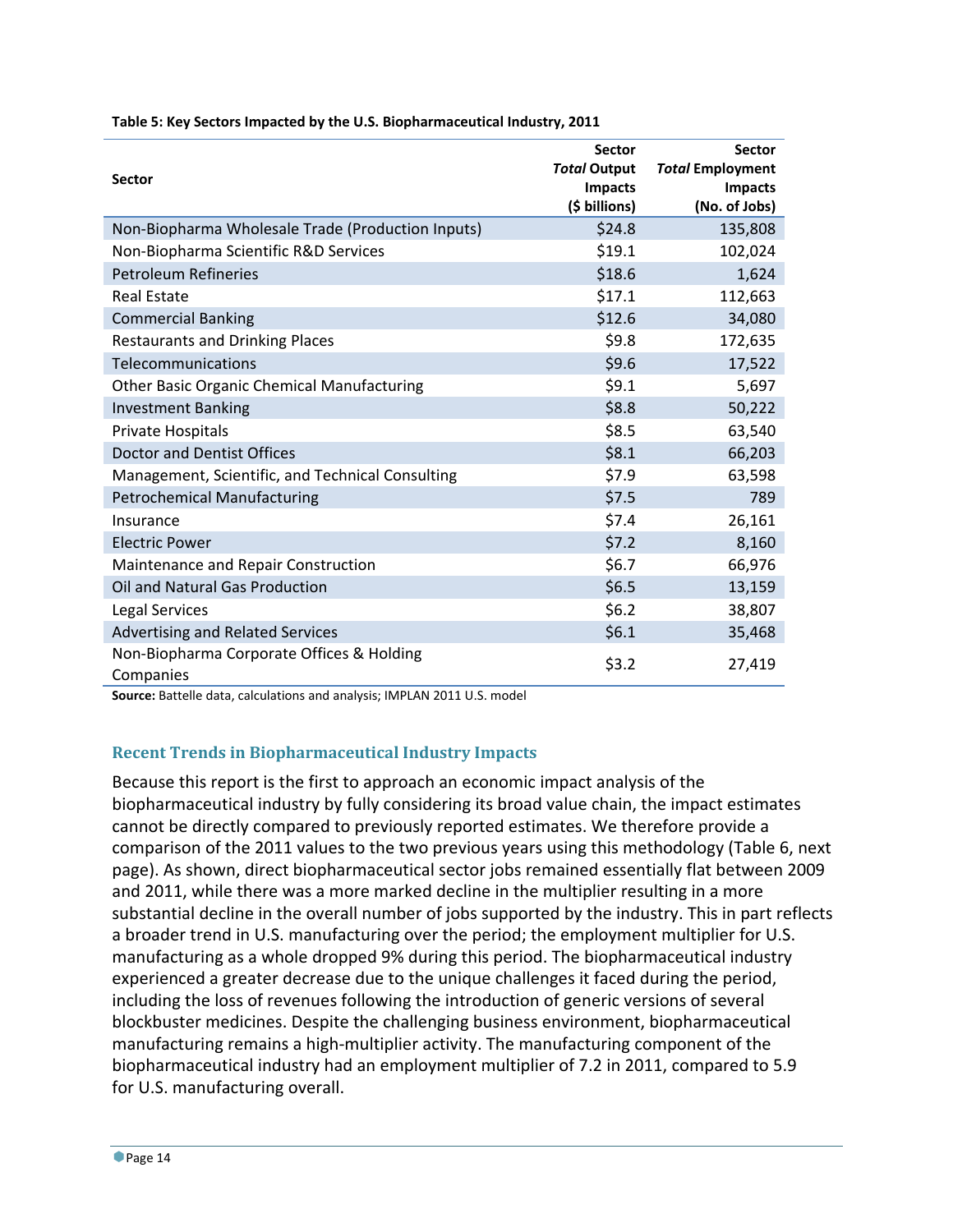| Impact                   | 2009      | 2010      | 2011      |
|--------------------------|-----------|-----------|-----------|
| <b>Direct Effect</b>     | 815,782   | 818,711   | 813,523   |
| Indirect Impacts         | 1,551,153 | 1,252,763 | 1,021,841 |
| Induced Impacts          | 2,105,432 | 1,948,601 | 1,527,983 |
| <b>Total Impact</b>      | 4,472,368 | 4,020,075 | 3,363,347 |
| <b>Impact Multiplier</b> | 5.48      | 4.91      | 4.13      |

**Table 6: Employment Impacts of the U.S. Biopharmaceutical Industry, 2009–2011**

**Source:** Battelle data, calculations and analysis; IMPLAN 2009, 2010, and 2011 U.S. models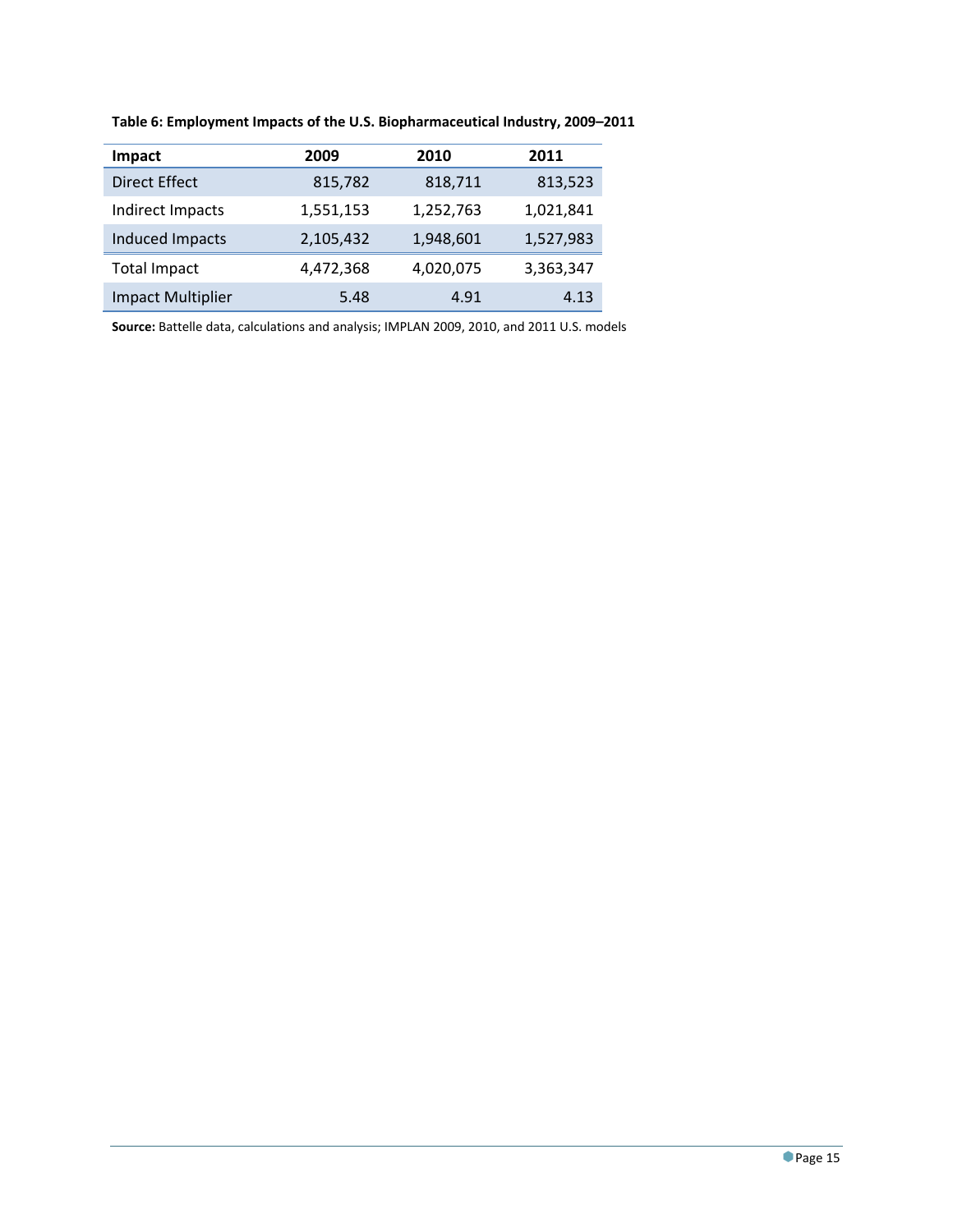

The U.S. biopharmaceutical industry is a robust and vibrant component of the U.S. economy with a varied occupational base and extensive supply chain that yields significant impacts throughout the U.S. With more than 813,000 workers and a substantial employment multiplier of 4.13, the U.S. biopharmaceutical industry supports more than 2.5 million additional U.S. jobs for a total of 3.4 million jobs supported in 2011. At an average personal income of more than \$110,000—about twice as much as the average across industries, biopharmaceutical industry jobs are both high-wage and high-quality. The biopharmaceutical industry exceeded \$375 billion in direct output in 2011, and through the ripple effect of this production throughout the U.S. economy an additional \$413 billion in output was generated by suppliers and other sectors of the economy. **Combined, the total output impact of the U.S. biopharmaceutical industry is \$789 billion—representing more than 2.9% of the total U.S. output in 2011.**

Given the characteristics of the U.S. biopharmaceutical industry, it is not surprising that as reported in a previous report by Battelle that a range of countries are seeking to attract and grow their own innovative biopharmaceutical sector.<sup>4</sup> Battelle found that biopharmaceuticals and related industries, including biotechnology and the life sciences, are frequently the focus of economic development, innovation, and science and technology strategic plans in countries across the globe. This growing global focus is being driven by the recognition that these research-intensive, knowledge-based industry sectors produce important new treatments to fight the most costly and challenging diseases, generate high‐quality and high‐wage jobs, contribute to economic sustainability and growth, and generate exports for the countries where these companies' R&D and manufacturing facilities are located.

Biopharmaceutical development and manufacturing is clearly a major economic driver, but beyond that is a truly innovative industry positioned for breakthroughs and enormous societal impact into the future. Demand for new and improved therapeutics will not abate given the millions of people suffering or likely to suffer from diseases and disorders for which treatments have not yet been found or are currently insufficient. New areas of research are continually opening up, particularly with major advancements in our understanding of molecular biology and genomics. The challenges are large, but so too, are the opportunities.

These characteristics reinforce the importance of fostering an environment that will improve the private sectors' ability to *harness research innovations to meet health challenges and continue to create high‐wage, high‐skill jobs*. America's innovative biopharmaceutical companies face increasing challenges ranging from the increased costs and complexity of bringing new medicines to patients, the prospect of attracting and sustaining the capital needed to develop tomorrow's new treatments and cures, the increasing uncertainty related to coverage and payment of innovative medicines, and intensifying competition from other countries. Continued innovation is fundamental to U.S. economic well‐being. A long‐term commitment to science, technology, and innovation is vital to enabling U.S. biopharmaceutical companies to improve health outcomes and establish the foundation for economic growth and jobs of the future.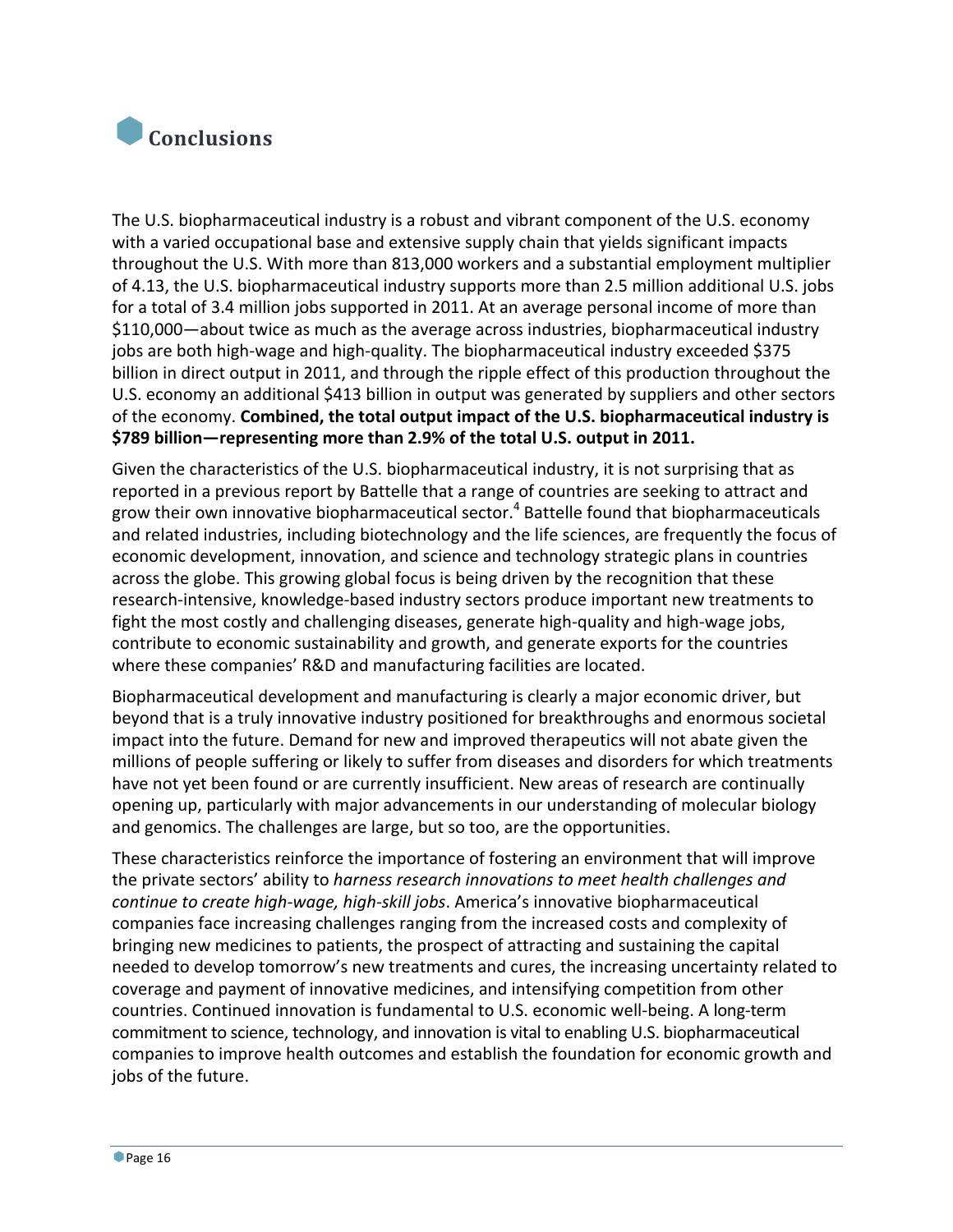

#### **The Size and Structure of the Biopharmaceutical Industry**

The principal methodological challenge for this analysis is to estimate and establish the size and structure of the total biopharmaceutical industry. The requirement for a "high confidence" estimate of the biopharmaceutical R&D component of the industry drove much of the data development and analytical methodology. Additionally, the size and impact of employment with biopharmaceutical corporate or headquarters operations (non-manufacturing locations) requires special estimation efforts to assess these locations' impacts. Finally, the increasing importance of firms involved in the logistics and distribution of biopharmaceutical products in terms of both overall supply chains as well as these firms being a source for industry innovation is acknowledge through their inclusion in this new "value‐chain" approach to estimating the size and impacts of the biopharmaceutical industry.

An important consideration in the development of this overall methodology was to develop an approach that could estimate state‐level employment within the biopharmaceutical industry in a similar and successful manner as well.<sup>5</sup>

#### **Use of IMPLAN Impact Model Employment**

The principal data used for the estimations of biopharmaceutical industry employment and to drive the impact analysis are the 2011 employment estimates generated by the IMPLAN impact model (the most recently available U.S. IMPLAN impact model). This employment consists of either baseline employment data built into the model (referred to as "study area data" within IMPLAN) or is generated when driving the model with an economic measure—typically a regional "output" measure is used to generate a corresponding employment level. For the four component sectors of biopharmaceutical manufacturing, the U.S. data are used and reported directly from the IMPLAN model.

Economic impact models are designed around "full economy" reporting. Therefore, IMPLAN supplements the core U.S. Bureau of Labor Statistics Quarterly Census of Employment and Wages (QCEW) data with additional employment data to capture this additional economic activity (discussed further below). It should be noted that job totals within IMPLAN impact model employment are in "positions" not full‐time employment (e.g., 10 faculty members doing outside consulting for 4 hours a month, would count as 10 jobs in the "university" faculty context and count again as 10 "jobs" in research, consulting or other field).

It is important to note that the IMPLAN model sector scheme only has a single sector, Sector 376 – Scientific research and development services that covers the entire spectrum of R&D activities including both life science and non‐life science related research. This requires that any specific inclusion of Biotech or other Life Sciences R&D in the Biopharmaceutical sector to be further estimated outside of this specific model‐based employment approach.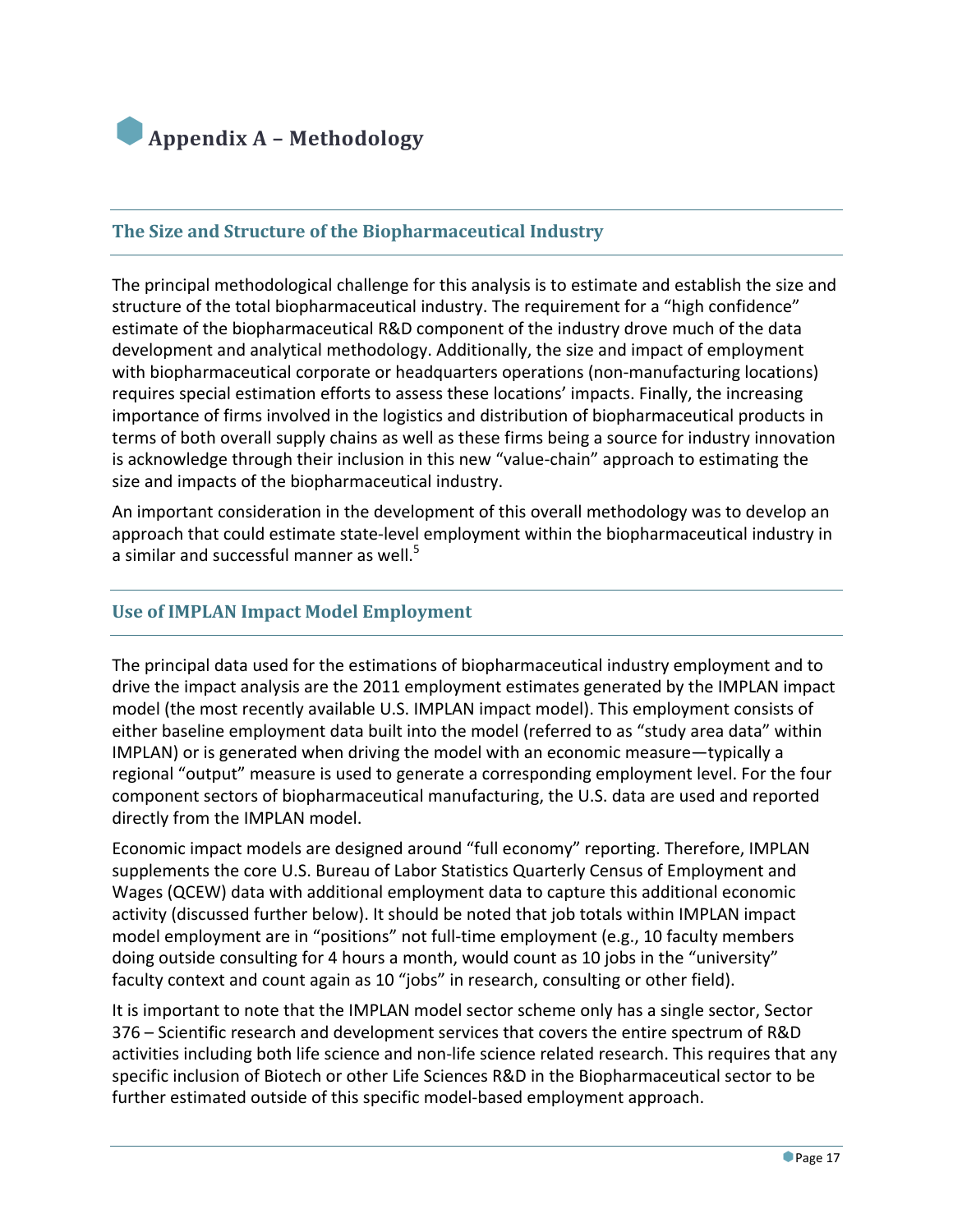#### **Estimating Biopharmaceutical R&D Output and Employment: Use of U.S. 2007 Economic Census Data**

Every five years the U.S. Census Bureau performs a national "Economic Census" to examine the detailed economic activities of U.S. industry. The most recent year of the Economic Census is 2007 (capturing data from 2007 with the final national data released in 2010). These data provide unique "product‐level" detail across a variety of industries. Of importance for the analysis of the biopharmaceutical industry are the details regarding the receipts generated by various activities within NAICS 5417 R&D in the physical, engineering, and life sciences(Table A‐1). Table A‐2 details what NAICS‐level data is available from the Economic Census within the broader NAICS 5417 context.

| of NAICS 5417 | <b>Key Product Codes and Descriptions (Major and Subcategories)</b> | Estabs.,<br>2007 | Receipts 2007<br>( \$1,000) |
|---------------|---------------------------------------------------------------------|------------------|-----------------------------|
| 30000         | Industry total                                                      | 16,169           | 94,517,652                  |
| 39020         | Testing svcs (physical/product), excl medical & veterinary svcs     | 134              | 39,184                      |
| 39160         | Basic/applied research in the physical & engineering sciences       | 5,780            | 33,938,782                  |
| 39170         | Basic/applied research in biotechnology                             | 2,235            | 8,230,497                   |
| 39180         | Basic/applied research in the life sciences, excl biotechnology     | 4,292            | 19,406,190                  |
| 39181         | Basic/applied research life sciences, excl biotech - Pharma science | 1,655            | 10,775,256                  |
| 39182         | Basic/applied research in the life sciences - Med/health sciences   | 1,861            | 7,130,856                   |
| 39183         | Basic/applied research in the life sciences - Biological science    | 465              | 633,177                     |
| 39184         | Basic/applied research life sciences, excl biotech - Aq, forestry   | 315              | 249,138                     |
| 39185         | Basic/applied research - Animal prod, fisheries, & vet science      | 110              | 126,714                     |
| 39186         | Basic/applied research in the life sciences - Other life science    | 204              | 491,049                     |
| 39190         | Basic/applied research in the social sciences & humanities          | 1,478            | 3,583,179                   |
| 39210         | Development services for goods                                      | 758              | 3,136,040                   |
| 39220         | Development services for processes, systems, or methods             | 549              | 697,749                     |
| 39250         | Outright sale of original works of intellectual property            | 145              | 439,321                     |
| 39260         | Advisory & consulting svcs for research & development activities    | 1,821            | 420,692                     |
| 39280         | <b>Engineering services</b>                                         | 1,447            | 665,603                     |
| 39400         | Licensing of rights to use intellectual property                    | 756              | 8,092,628                   |
| 39600         | Resale of merchandise                                               | 1,677            | 1,368,900                   |
| 39700         | All other operating receipts                                        | 2,213            | 5,332,566                   |
| 39900         | Contributions, gifts, & grants - Government                         | 887              | 4,903,200                   |
| 39910         | Contributions, gifts, & grants - Private                            | 1,243            | 2,606,627                   |
| 39920         | Investment income, including interest & dividends                   | 1,185            | 681,414                     |
| 39930         | Gains (losses) from assets sold                                     | 227              | 268,486                     |
| 39960         | All other revenue                                                   | 636              | 706,594                     |

**Table A‐1. Key R&D‐related Product Codes, Establishments, and Receipts, 2007**

**Source**: U.S. Bureau of the Census, Economic Census 2007

**Notes:** Establishments can be counted in more than one product code. Not all product codes are shown in this table. Receipts within subcategories sum to the Major Product Code.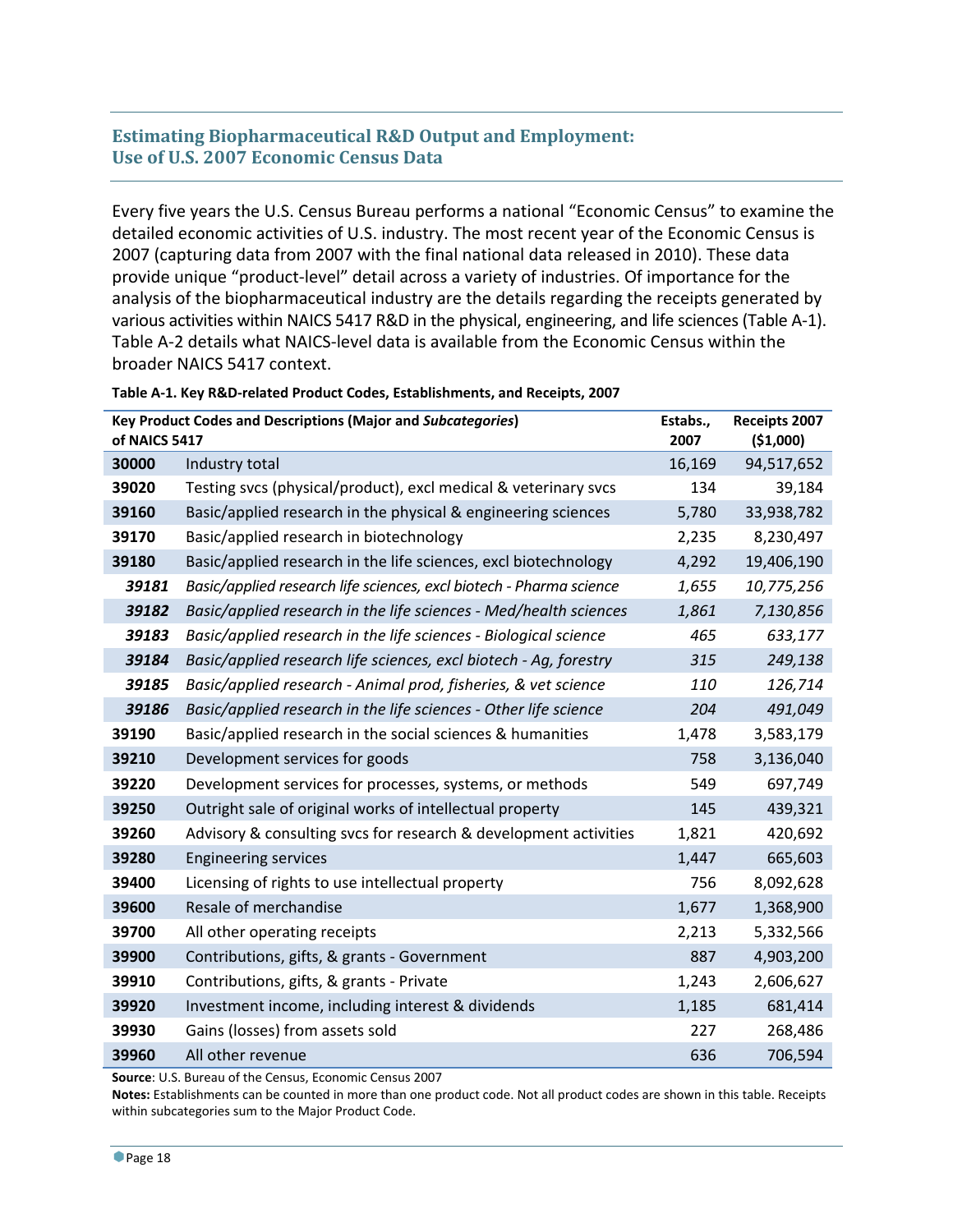|         | <b>NAICS Code and Description</b>                              | Industry<br><b>Total</b><br><b>Estabs., 2007</b> | <b>Industry Total</b><br>Receipts 2007<br>( \$1000) |
|---------|----------------------------------------------------------------|--------------------------------------------------|-----------------------------------------------------|
| 5417    | Scientific research and development services                   | 16,169                                           | 94,517,652                                          |
| 54171   | Physical, engineering, and biological research                 | 14,457                                           | 89,413,114                                          |
| 541711  | Research and development in biotechnology                      | 2,483                                            | 17,446,939                                          |
| 541712  | Other physical and biological research                         | 11,974                                           | 71,966,175                                          |
| 5417121 | Research & development in the physical & engineering sciences  | 6,978                                            | 45,740,991                                          |
| 5417122 | Research and development in other life sciences                | 4,996                                            | 26,225,184                                          |
| 54172   | Research and development in the social sciences and humanities | 1,712                                            | 5,104,538                                           |

Table A-2. Overview of NAICS-level detail within Economic Census, Total Establishments, and Receipts, 2007

**Source**: U.S. Bureau of the Census, Economic Census 2007

Using these Economic Census data and similar data for the more detailed NAICS codes allows for the development of estimations of the share of NAICS 5417 (and ultimately, IMPLAN Sector 376) output related to the biopharmaceutical industry. Through discussions with PhRMA it was determined that the primary drivers of the estimation methodology that best reflected the industry would be the basic and applied research performed in the biotechnology product code (39170), the basic and applied research performed in pharma science product code (39181), and a share of the basic and applied research performed in the medical/health product code (39182). The determination of this combined share of R&D to be considered "biopharmaceutical‐ related" would then be applied to other receipt based product codes (e.g., 39400, licensing of rights to use intellectual property), to capture a portion of these receipts as related to the biopharmaceutical R&D function.

Using these estimated 2007 biopharmaceutical R&D receipts data, as a proxy for output, an additional estimation process was used to translate this information into the scale and structure of the 2007 IMPLAN U.S. model output. At this point these data were updated to 2011 by using year-to-year changes in the IMPLAN U.S. model's Sector 376 (NAICS 5417) from 2007 through 2011 to develop a 2011 IMPLAN U.S. "model‐based estimate" of biopharmaceutical R&D output and ultimately the model‐derived employment to produce that level of biopharma‐ ceutical R&D output. Though, basing the 2011 figures on 2007 Economic Census data has some potential to distort the 2011 estimate, it is the only process that allows for making some assessment of the unique size and structure of biopharmaceutical R&D at the national level, within the construct of the overall IMPLAN model.

#### **Estimating Biopharmaceutical Headquarter Employment: Use of Dun & Bradstreet Data**

Based upon feedback received by PhRMA from some of its members, there was concern that prior methodological approaches did not adequately capture management and other key jobs located in companies' headquarters. It was determined that an important amount of biopharmaceutical industry employment, based within headquarters and other management offices, was being missed within the traditional pharmaceutical manufacturing and biopharmaceutical R&D sectors. With specific corporate examples to work from, Battelle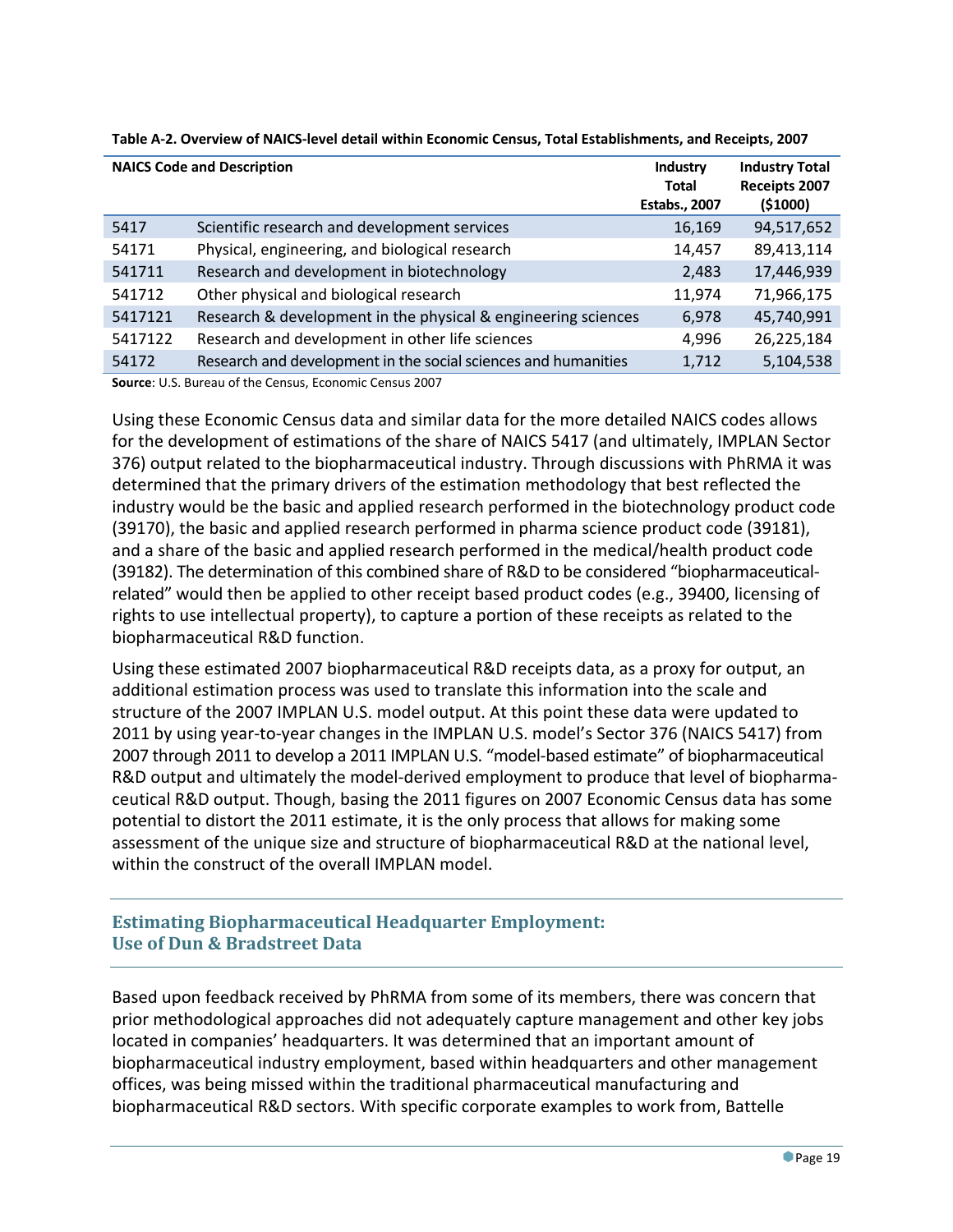examined individual biopharmaceutical‐related Dun & Bradstreet (D&B) establishment records identified as "headquarters" to ascertain whether any significant manufacturing or R&D activities were occurring within these establishments that would allow these locations to be classified by public sector data collection agencies as either NAICS 3254 – Pharmaceutical and medicine manufacturing; or NAICS 5417 – Scientific research and development (R&D) services. For those establishments that appeared to be dedicated to management activities only, additional work was performed including examination of corporate websites for additional location information, to determine if this employment would most likely be classified in NAICS 5511 – Management of companies and enterprises by public sector data collection agencies. Based upon this analysis, employment was estimated for a number of key establishments and locations, for inclusion as part of the overall biopharmaceutical industry.

In the context of including biopharmaceutical distribution subsector as part of the broader "value chain" approach to estimating the size of the biopharmaceutical industry, the headquarters employment for key firms in this subsector were also estimated in this fashion.

# **Estimating Biopharmaceutical Distribution Employment: Use of Detailed QCEW Data**

Similar to the Scientific research and development services sector, the IMPLAN model only includes a single, broad modeling sector to represent all wholesale/distribution activities— Sector 319 – Wholesale trade business. To estimate the size and impacts of the biopharmaceutical distribution subsector, the Battelle team used 2011 enhanced QCEW data, provided by IMPLAN, to develop the share of total wholesale employment that is related to biopharmaceutical wholesale/distribution. This was accomplished by calculating the specific share that NAICS 42421 – Drugs and druggist sundries wholesale is of total wholesale employment captured in NAICS 42 – Wholesale, and then applying this share to the 2011 IMPLAN model's Sector 319 employment.